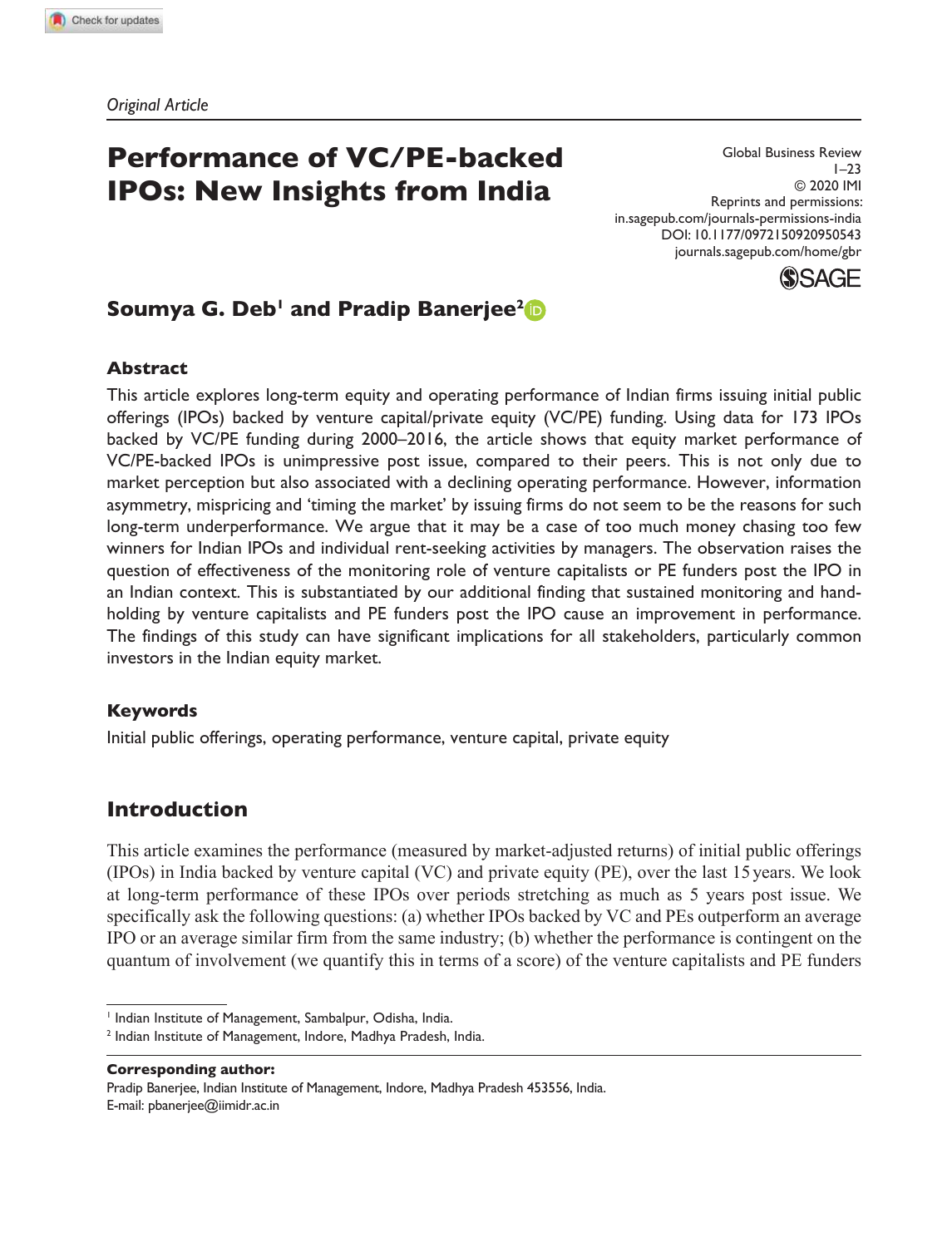during the pre-IPO process; and (c) whether the performance patterns, if any, have observable changes across IPOs issued during 'hot' and 'cold' IPO cycles. Our findings from data of 173 IPOs backed by VC and PEs between 2000 and 2016 provide a number of interesting insights into these issues.

Over the past three decades, several empirical studies (Beatty & Ritter, 1986; Ibbotson, 1975; Ibbotson & Jaffe, 1975; McDonald & Fisher, 1969; Ritter, 1984, 1991; Rock, 1986) have reported that IPOs achieve sizeable average returns over very short periods, followed by long-term underperformance. This suggests that these offerings might be underpriced initially. The degree of underpricing varies significantly across countries during different economic cycles. It is argued that the underpricing of IPOs is sometimes intentionally induced by the issuer and the underwriters to increase the probability of subscription of an IPO (Krigman et al., 1999; Loughran & Ritter, 2002). The involvement of various intermediaries in the process of IPO, such as auditors, venture capitalists, PE funders and underwriters, is also believed to have a significant impact on IPO underpricing and subsequent performance. This is referred to as the *certification effect* in IPO literature (Beatty, 1989; Carter et al., 1998; Marisetty & Subrahmanyam, 2010; and *monitoring hypothesis* (Barry et al., 1990). Under the 'certification' hypothesis, venture capitalists' or PE funders' concern for their reputation in the IPO market may influence their pricing of equity in the IPOs of firms backed by them. Venture capitalists and PE funders face a dynamic trade-off: on the one hand, they obtain short-term benefits from pricing equity in the IPO above intrinsic value; on the other hand, this may cause them long-term losses by substantially damaging their reputation with IPO investors and other financial market participants. Typically, the understanding is that the greater the reputation of the venture capitalist or PE funder, the greater his/her incentive to price equity in IPOs closer to their intrinsic value. Another argument is that since venture capitalists and PE funders fund only a small minority of firms, these firms are of better quality than non-VC-backed firms ('screening'). Further, since VC/PE funders devote considerable time to monitoring firm management (in the pre-IPO stage), the quality of firms brought public with VC/PE backing is likely to be higher than that of non-VC-backed firms, even if their quality at the time the VC/PE funders got involved with them was similar to that of non-VC-backed firms ('monitoring').

Some counterarguments are also proposed. The 'market power hypothesis' (Chemmanur & Loutskina, 2006) captures the notion that VC/PE funders are able to develop long-term relationships with various participants in the IPO market (underwriters, institutional investors and analysts) due to their role as powerful repeated players in that market. These relationships enable them to attract greater participation by these market players in the IPOs of firms backed by them and, thus, obtain a higher price for the equity of these firms, both in the IPO and in the secondary market (Brav & Gompers, 1997). The market power and certification hypotheses have dramatically different implications for the pricing of IPOs: while the certification hypothesis implies that VC/PE funders price IPOs of firms backed by them closer to their intrinsic value due to their concern for preserving their reputation in the IPO market, the market power hypothesis implies that venture capitalists' objective is to obtain the highest price possible for these IPOs (by taking advantage of their relationships with various market participants). The *grandstanding hypothesis* proposed by Gompers (1996) suggests that taking portfolio companies public is critical for establishing reputation as a VC or PE firm. In this set-up, less established VC firms need to signal quality by taking portfolio companies public. As a result, they are more than willing to bear the cost of higher underpricing. Consistent with this argument, Gompers (1996), finds that younger VC firms grandstand by taking younger companies public and allowing greater underpricing. It is observed in a large number of empirical studies that IPOs typically manifest superior performance in the short term, followed by long-term underperformance, hinting at possible underpricing. However, there is also empirical evidence showing that long-term performance of VC/PE-backed IPOs could be better than the ones without VC/PE backing. It is argued that VC or PE funders create value by partnering with a firm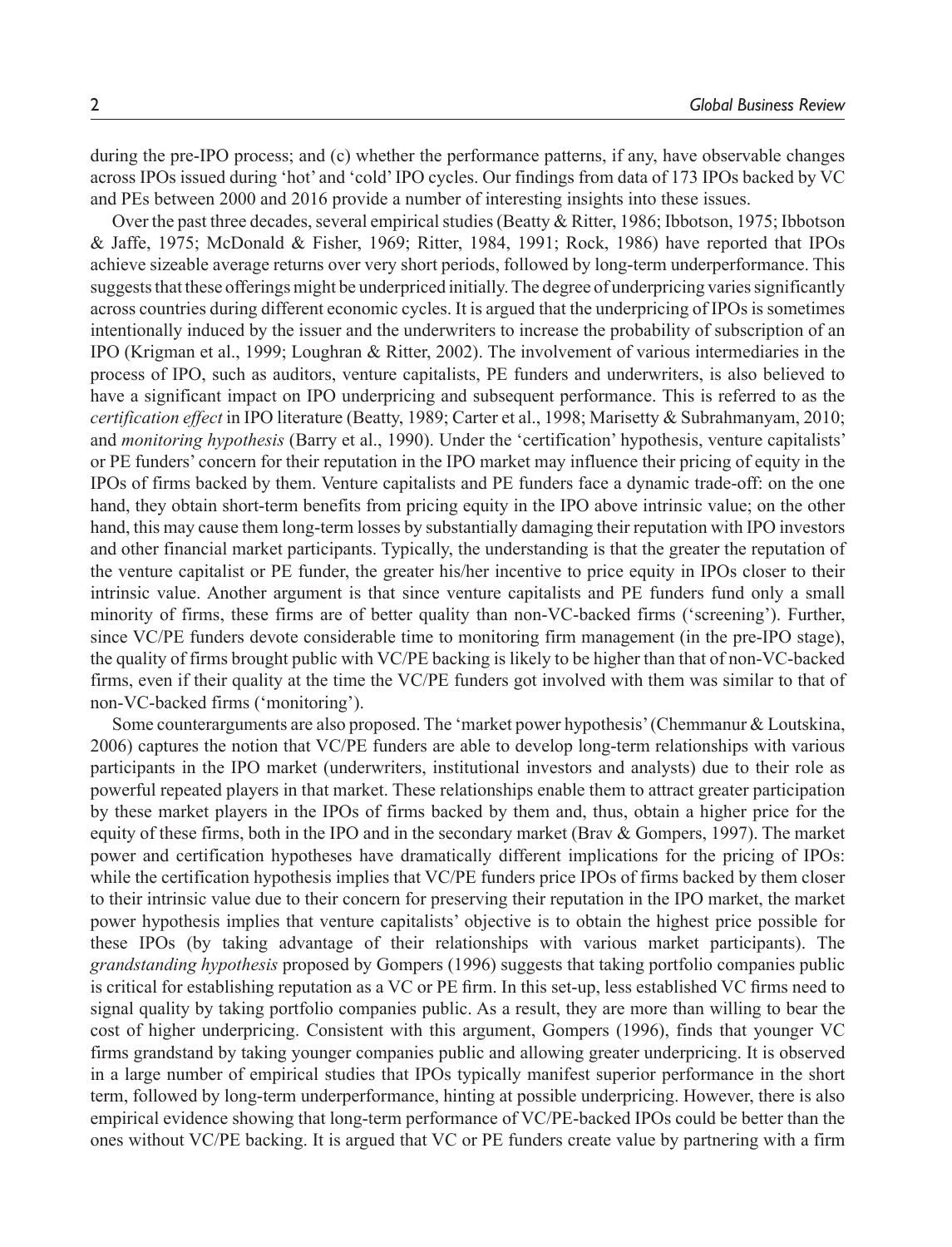and improving operations (Gompers et al., 2016). Although it is often assumed that such benefits normally accrue during the period that a company is under the VC or PE funder's control, it is not unreasonable to expect that management and financial practices put in place at that time would be maintained at least for some time after the exit. This added value, in turn, may lead to greater future firm performance. This article seeks to analyse how VC/PE-backed IPOs perform in comparison to IPOs not backed by VC or PE.

The number of IPOs issued and the quantum of money raised in India over our study period is quite significant (refer to endnote 3), and millions of common investors have already participated in these issues or are planning to do so in the future. VC/PE investors, with their experience and superior technical expertise, are supposed to play a certifying role for quality IPOs. Thus, knowing whether VC/PE-backed IPOs in India, post raising money, actually perform well and create value for their shareholders becomes an important question. Hence, we believe the findings of this study can have significant implications for all stakeholders, particularly common investors in the Indian equity market. Overall, our article contributes to the growing number of international studies in the field of VC and PE finance, as well as to the literature on the operating and market performance of IPOs.

The IPO market in India has been pretty vibrant since the global financial crisis. An amount of approximately INR 2,080 billion (or US\$ 30 billion) was raised through 625 IPOs between 2000 and 2016. Close to 30 per cent of these IPOs are backed by either VCs or PEs (173 in all, 33 VC-backed and 140 PE-backed).<sup>1</sup> The Indian market is currently considered to be one of the *hot* destinations<sup>2</sup> for VC and PE investors globally. Buoyed by a vibrant economy and high returns, the PE and VC space in India is on track to record investments of US\$28–29 billion in year 2018. Few recent media reports also claim that the euphoria is not without reason, as the performance of VC/PE-backed IPOs in the Indian context have significantly outperformed IPOs without VC/PE backing.<sup>3</sup> However, most of those performance measures are short-term in nature. The potential of raising further money through the IPO route looming large, an understanding of long-term performance and true value creation through investing in Indian IPOs, and more specifically VC/PE-backed IPOs, is important. The importance is not only from an investors' perspective but also from the point of view of underwriters and financial managers of many small, non-public firms, as they might need this market in the future. Currently, the Securities and Exchange Board of India (SEBI), the Indian capital market regulator, allows Indian firms to follow either a book building or a fixed pricing mechanism to issue IPOs. In addition, there are some prescribed fixed allocation percentages to various classes of investors. These features make the Indian IPO market different from that of other countries. Moreover, SEBI had introduced mandatory IPO grading between 2008 to 2014. This was also a feature unique to the Indian IPO market.<sup>4</sup>

The Indian corporate sector is characterized by the dominance of business groups and family-owned businesses. Literature has identified that business group–affiliated firms have differentiating characteristics, and hence their performance differs as compared to stand-alone firms. Khanna and Palepu (2000) report that firms that are affiliated to a business group outperform other firms. It is observed that PE investors invest 55 per cent of the funds in business group–affiliated firms (Kunal et al., 2018). Therefore, it is equally important to evaluate the performance of VC/PE funds in business group–affiliated IPOs.

Given these unique characteristics of the Indian regulatory framework for IPOs, combined with the burgeoning quantum of VC/PE investment in India, as highlighted earlier, we do expect that the performance of VC/PE-backed IPOs in the Indian market would show some interesting, as well as distinguished, results as opposed to those in developed countries.

The results of our study suggest that Indian IPOs backed by VC/PE funding, on average, exhibit relatively inferior long-term equity market performance, compared to their peers, in the post-issue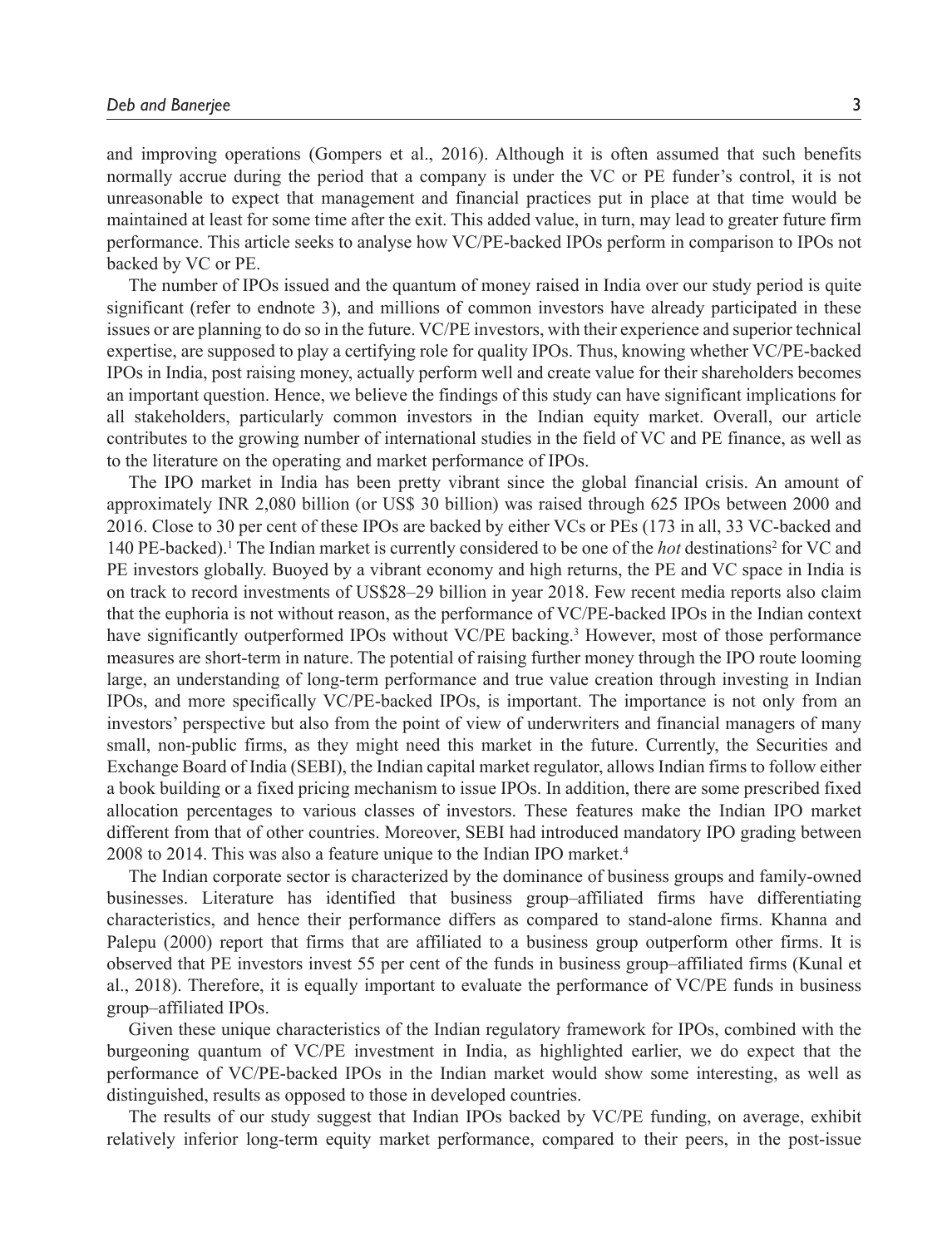period. This is true over intermediate-to-longish periods ranging from 12 to 60 months post issue. Investing in an average VC/PE-backed IPO generates a return 1.22 per cent to 6.5 per cent lower than investing in its peers over holding periods ranging from 12 months to 60 months post issue. To check whether the inferior equity market performance is just a matter of perception or backed by operating performance, we also explore the operating performance of these VC/PE-backed IPOs vis-à-vis their industry peers and all IPOs in general. We find that poor equity market performance by VC/PE-backed IPOs is associated with poor operating performance as well.

Our study contributes to the existing literature in a number of ways. The performance per se of VC/ PE-backed IPOs is extensively studied in the developed countries (Barry et al., 1990; Bergström et al., 2006; Gompers & Lerner, 1999; Hellmann & Puri, 2002; Kaplan & Strömberg, 2003; Megginson & Weiss, 1991). However, in India, such studies are inadequate (barring a few, e.g., Kunal et al. [2018]), although the IPO market and the quantum of funds poured in by VC and PE funders in Indian markets is growing at a fast rate. This study makes an attempt to fill this void. The principal contribution, though, is not merely exploring what the long-term performance of VC/PE-backed IPOs has been. Our principal contribution is to show that the quality of VC/PE funder involvement with IPO firms is a critical factor in determining the long-term performance of the firms. We assess the quality of VC/PE funder involvement with IPO firms through a score that we create as a function of a number of variables. There are some studies (Carter et.al 1998) that explore whether VC or PE reputation has an impact on post-IPO performance. However, in this study, we focus on the quality of involvement of the VC/PE funders rather than their reputation. Our findings provide some interesting insights on the issue. Second, some theories like signalling models (Allen & Faulhaber, 1989; Grinblatt & Hwang, 1989; Welch, 1989) suggest that IPO markets have *hot and cold* cycles and that hot cycles draw in better-quality firms, because offer prices are less affected by adverse selection costs. On the contrary, long-term performance literature views hot cycles as the result of overly bullish positioning by irrational investors (Lerner, 1994; Loughran & Ritter, 1993) and thus provides a chance for managers to take advantage of a 'window of opportunity' to make an IPO. In this study, we identify the hot and cold market cycles in IPO markets in India and look at the performance of VC/PE-backed IPOs during such cycles. We also compare the performance of non-VC/PE IPOs with that of VC/PE-backed IPOs during such cycles. Third, a large chunk of previous studies on IPO performance look only at the stock market performance of IPOs. This study looks into stock market performance and operating performance to get a holistic idea about the performance of IPO-issuing firms.

The remaining part of this article is organized as follows: the second section presents the literature review; the third section discusses the data and methodology; the fourth section presents the findings and discusses the empirical results; and the fifth section concludes our discussion, followed by references and tables.

### **Literature Review**

### *Underpricing and Short-term Initial Public Offering Performance*

As already highlighted, the issue of underpricing and the resultant high listing-day returns has been extensively reported in empirical studies all over the world during the last few decades. Among very early studies, McDonald and Fisher (1969) report an average excess return of 28.5 per cent for a sample of 142 issues in 1969. Ibbotson (1975), using risk-adjusted returns, finds average excess returns of a sample of IPOs occurring during the 1960s to be 11.4 per cent. Using a simpler model and a larger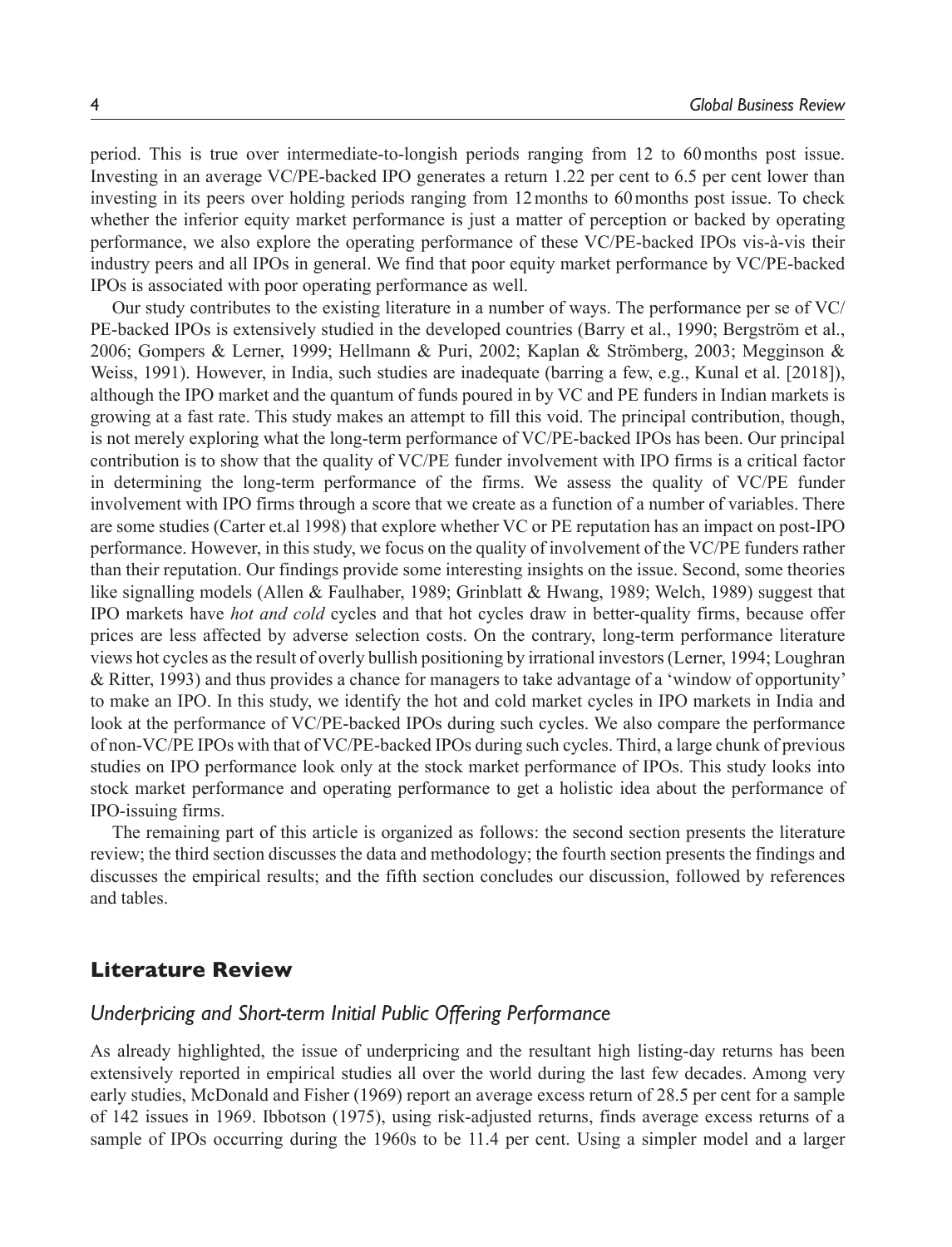sample, Ibbotson and Jaffe (1975) report average excess returns of 16.8 per cent. For over 5,000 IPOs occurring from 1960 to 1982, Ritter (1984) reports the initial average returns to be 18.8 per cent. Other early studies of IPOs, such as Block and Stanley (1980), Brown (1970), Logue (1973a, 1973b), Neuberger and Chapelle (1983), Reilley (1973, 1977), Reilley and Hatfield (1969) and Stoll and Curley (1970), are primarily concerned with examining the profit potential for investors in these issues. The results of these studies consistently indicate that, on average, IPOs offered significant positive excess returns in the short run, and it was generally agreed upon that this was attributable to the underpricing of these new issues by the underwriters. Many of these studies also explored the implications of these findings for efficient market hypotheses (EMHs). The general conclusion is that prices of the new-issue securities adjust very rapidly to underpricing, if any, and investors who purchase the new issues in the aftermarket (i.e., a week or a month after the initial issue) cannot get similar excess returns on average.

Some other works like Beatty and Ritter (1986), Ritter (1984), Rock (1986), etc. in the subsequent years explore beyond the empirical evidence of underpricing and set forth theoretical arguments that explain the underpricing in terms of information asymmetry among investors. They argue that for profitable issues, informed investors crowd out the uninformed investors, while for less/non-profitable issues, the uninformed investors suffer from a 'winner's curse' problem, having received the bulk of the allocation. Therefore, the average underpricing is considered to be the compensation required to induce the uninformed investors to participate in the IPO market. Of course, this argument is difficult to reconcile with the preferences of issuers, assuming rationality on their part. The motivation for issuers to underprice to attract uninformed investors is not obvious. The extensive oversubscription reported in several studies (Benveniste & Spindt, 1989; Ibbotson & Jaffe, 1975; Koh & Walter, 1989) suggests that underpricing to attract uninformed capital is unnecessary. Even if an issuer's desire to attract uninformed participation is taken as given, there is likely to be a *free-rider problem* among issuers; even if they knew that IPOs need to be underpriced, on average, no individual issuer would be willing to underprice his/her issue.

## *Long-term Performance of Initial Public Offerings*

Given the stupendous listing-day performance of IPOs, it has been natural to test how long the superior performance persists. Leleux (1993) analyses the performance of French IPOs for 48 months following their introduction and finds that these IPOs underperform in the long run. These results are similar to that found in the United States by Aggarwal and Rivoli (1990), Ritter (1991) and Loughran and Ritter (1993). It is also highlighted that other factors, such as the age of the IPO firm, the timing of the issue and whether the market is under a hot or cold cycle, play a role in their long-term performance (Ritter, 1991; Loughran & Ritter, 1993). Jain and Kini (1994), based on a sample of 682 IPOs in the United States, find that there is no relation between the level of initial underpricing and post-IPO performance for US IPOs. Gompers and Lerner (2003) examine the 5-year post-IPO performance of 3,661 US IPOs and discover that average abnormal returns from a buy-and-hold strategy reveal underpricing, which, however, disappears when cumulative abnormal returns are considered; interestingly, over the entire period, IPOs returned as much as the market did.

### *Performance of VC/PE-backed IPOs*

Bergström et al. (2006) posit that greater information diffusion in VC/PE-backed IPOs probably reduces the information asymmetry and lowers the *ex-ante* uncertainty about the true value of the issuing firm,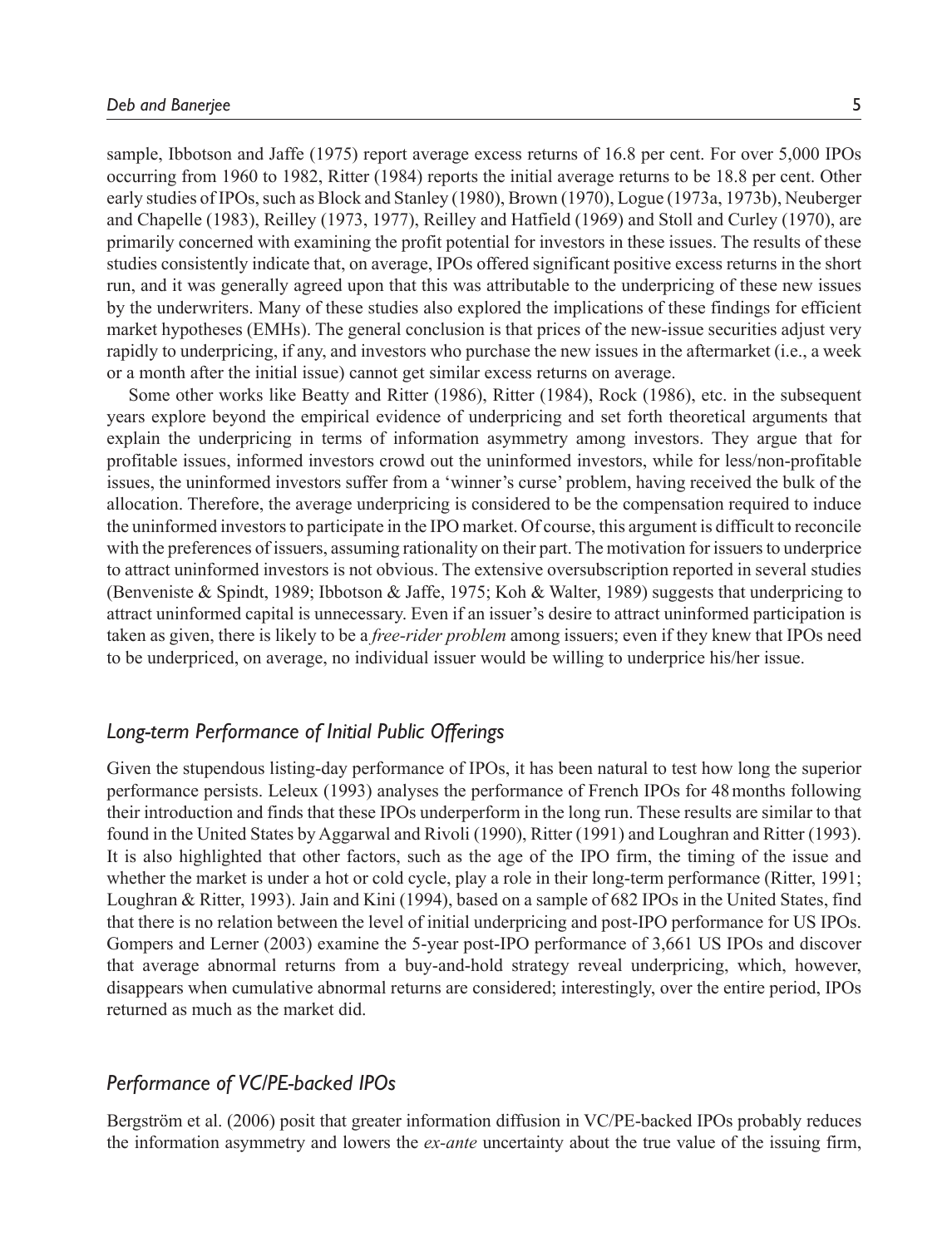which in turn alleviates the adverse selection problem. Hence, one possibility is that the performance of VC/PE-backed IPOs should be superior to that of non-VC/PE-backed IPOs. VC and PE funders are specialized financial intermediaries who are believed to add value through pre-investment screening, monitoring and management support (Gompers & Lerner, 1999, 2001; Hellmann & Puri, 2002; Kaplan & Strömberg, 2003). They also typically tend to specialize and concentrate on particular industries and stages in the development of companies where the value-adding potential is the greatest, due to their expertise and monitoring ability (Rindermann, 2004). Venture capitalists are also frequent participants in the capital markets in order to strategize exiting their investments (Lerner, 1994). Empirical observations suggest that they choose the exit channel strategically and build up reputation primarily through successful IPOs (Gompers, 1996). Venture capitalists being involved with firms going public can also push the firm performance by building relationships with top-tier financial institutions that permit, at least partly, overcoming information asymmetries. Therefore, the investment behaviour of VC-backed firms can be expected to be less dependent upon internally generated cash flows. Since venture capitalists tend to hold significant ownership and board positions (Barry et al., 1990), and continue to be involved in the firm's investment activities even after the firm goes public (Megginson & Weiss, 1991), they might be able to provide access to capital even in the post-IPO period. Finally, VC/PE funders tend to put effective management structures in place, which help firms perform better in the long run (Brav & Gompers, 1997). Given these characteristics, VC/PE funders should be able to select comparatively high-quality firms. Accordingly, the involvement of VC/PE funding in IPO firms is conjectured to have a positive influence on their post-issue performance. Prior studies have focused on the conjecture that VC/PE-backed IPOs outperform non-VC/PE-backed IPOs (Barry et al., 1990; Lerner, 1994; Megginson & Weiss, 1991). Findings from the United States indicate that VC-backed IPOs outperform non-VC/PE-backed issues in terms of operating and long-term performance (Brav & Gompers, 1997; Jain & Kini, 1995). A counterargument also exists. It is also possible that VC/PE funders may be better able to time and take advantage of periods of high market valuations, resulting in inferior performance in the long run, particularly if those IPOs are issued in high-volume years. This indicates that issuers get influenced by VC/PE players in actively trying to take advantage of windows of opportunity (Bergström et al., 2006).

### *Studies in the Indian Context*

Most Indian studies on IPO performance focus on the underpricing phenomenon and short-term performance of IPOs. Madhusoodanan and Thiripalraju (1997) wrote one of the earliest papers on Indian IPOs that looks at the determinants of IPO pricing. Nandha and Sawyer (2002) studied 381 Indian IPOs during 1994–1995 and found that these IPOs provided 100 per cent initial returns, and that IPO size is negatively related to underpricing. Ghosh (2005), analysed 1,842 IPOs listed in the Bombay Stock Exchange during 1993–2001 and reported that larger IPOs have less underpricing problems. Agarwalla (2008) studied 110 Indian IPOs during 2002–2005 and found that the extent of oversubscription significantly affected the level of underpricing and the post-IPO returns. He found that the 180-day post-IPO period yielded a mean return of 17.36 per cent. Based on an analysis of Indian IPOs in 2000–2006, Garg, Arora, and Singla (2008) found that

(a) there exists a significant level of underpricing in the short-run; (b) the IPOs are usually overpriced over longperiod; (c) the opening price returns do not differ significantly from the closing price returns; (d) the level of underpricing does not differ much in the hot and cold IPO markets; and (e) the abnormal returns from the IPO underpricing differ significantly in the bearish and the bullish phases of the market.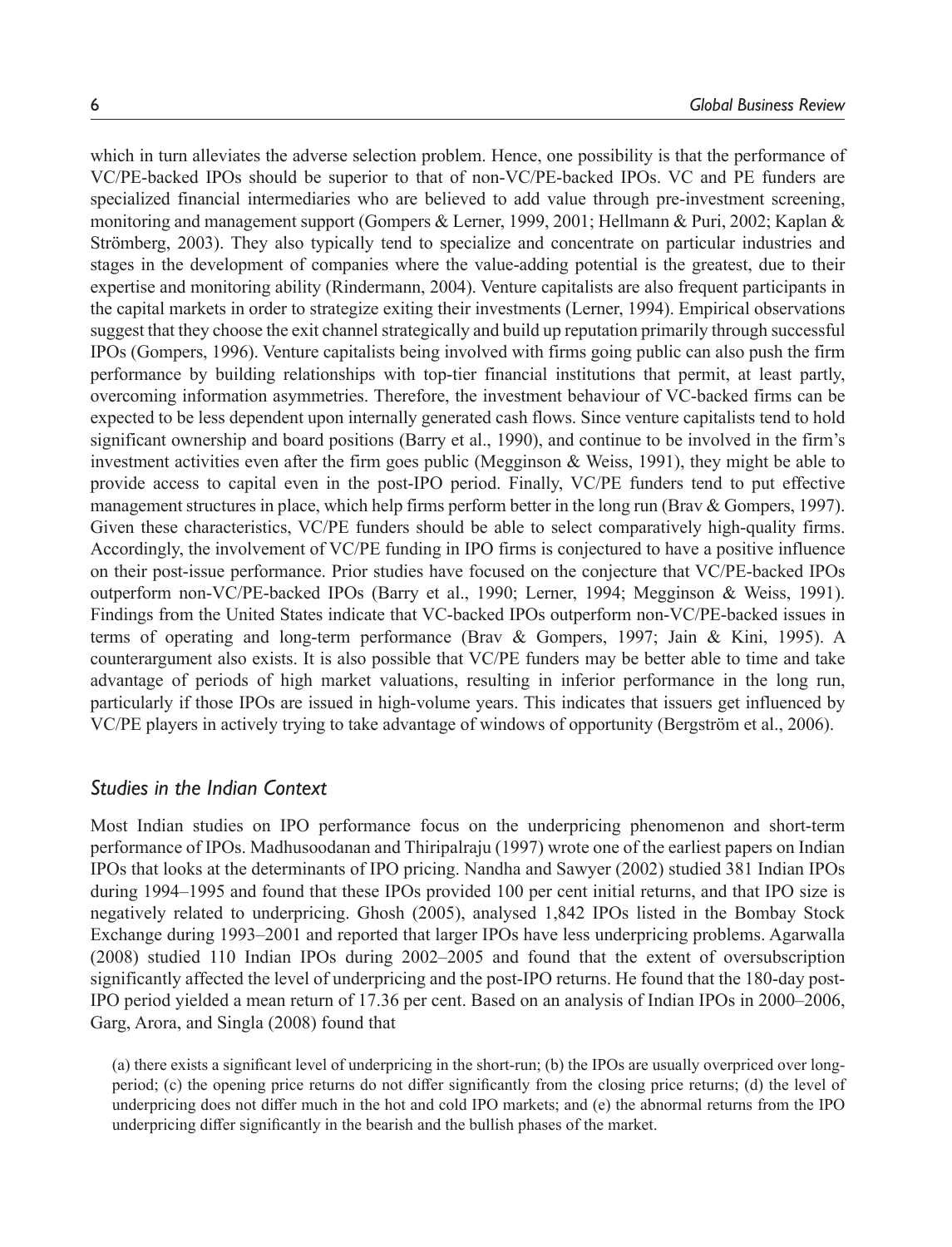Janakiramanan (2008) studied the medium-term performance of 116 IPOs issued in India in 2000 and 2001 and concluded that they gave a positive abnormal return (AR) by the end of 60 days. Pande and Vaidyanathan (2009) found that the demand generated for an issue during book building, as well as the delay in listing, positively affected day-0 absolute return and AR; like many other studies, they also found that post-IPO performance during 1 month after the listing was negative. Mayur and Kumar (2009) compared the pre-IPO performance of Indian public firms to their post*-*IPO performance and discovered that the performance of Indian public firms worsened significantly after going public, and, particularly, those with the lowest insider stake following the IPO had the greatest deterioration of values in their post*-*IPO performance. Deb (2009) found, using a sample of IPOs during 2001–2009, that there had been evidence of underpricing, but this had vanished within a month. The long-term performance of IPOs is addressed in only a few studies in the Indian context. Madhusoodanan and Thiripalraju (1997), for example, investigated the long-term performance of Indian IPOs issued during 1992–1995 and documented higher returns compared to the negative returns recorded in other international markets. Krishnamurti and Kumar (2002) concluded that investing in Indian IPOs is profitable in the long run. Performance of VC/PE-backed IPOs remains mostly unaddressed so far in the Indian context. Very recently, Kunal et al. (2018) evaluated the certification and grandstanding hypothesis associated with PE investors in the IPO market, and Katti and Raithatha (2018) examined the monitoring and certification hypothesis associated with VC investors. Both the studies' empirical results refuted the certification hypothesis but supported the grandstanding hypothesis for PE-backed Indian IPOs. However, their primary focuses remained underpricing and the short-term performance of IPOs.

## **Data and Methodology**

#### *Sample Construction*

Our sample consists of a total of 173 VC/PE-backed IPOs issued from January 2000 to December 2016. All IPO data is collected is collected from Prime Database. The starting year is fixed at 2000, simply based on the consideration of data availability. The end date is fixed at 2016, as we wanted to study the performance of sample IPOs for at least a couple of years post IPO issue. Following that, we collected data on PE- and VC-backed IPOs from another exclusive primary market database—Venture Intelligence. Venture Intelligence provides all the relevant information on the PE and VC firms that were engaged in the IPO process. During the study period, there were a total of 627 successful IPOs in India. Out of these, we create a novel dataset of 140 PE-backed IPOs and 33 VC-backed IPOs. The firm-level data were collected from the Centre for Monitoring Indian Economy (CMIE) Prowess database. The year-wise break-up of the IPOs is given in Table 1.

| Panel A: All IPOs |             |            |                            |           |                      |
|-------------------|-------------|------------|----------------------------|-----------|----------------------|
|                   |             |            | Total Issue Amount (total) |           | Average Issue Amount |
| Year              | No. of IPOs | (₹ lakh)   | (\$ Million)               | (₹ lakh)  | (US\$ million)       |
| 2000              | 123         | 295,310.85 | 657.35                     | 2,400.90  | 5.34                 |
| 2001              | 13          | 36,531.22  | 78.02                      | 2,810.09  | 6.00                 |
| 2002              | 6           | 198.147.35 | 408.94                     | 33,024.56 | 68.16                |
| 2003              | 12          | 169,980.17 | 366.55                     | 14,165.01 | 30.55                |

**Table 1**. All IPOs During Our Study Period

*(Table 1 Continued)*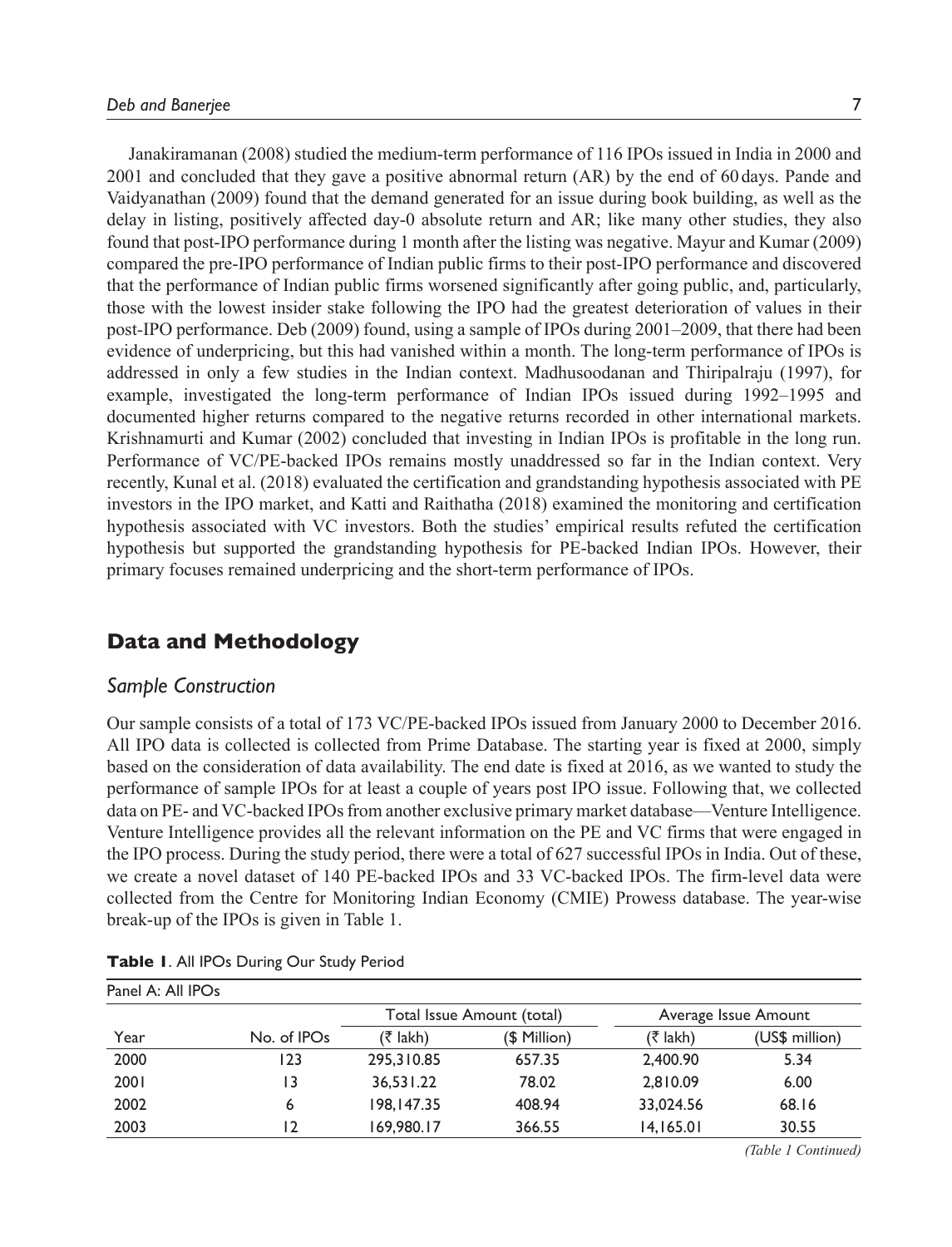| $(100)$ T Committee)    |                | Total Issue Amount (total) |              |             | Average Issue Amount |  |  |
|-------------------------|----------------|----------------------------|--------------|-------------|----------------------|--|--|
| Year                    | No. of IPOs    | $(3 \tanh)$                | (\$ Million) | $($ ₹ lakh) | (US\$ million)       |  |  |
| 2004                    | 25             | 1,312,147.28               | 2,855.96     | 52,485.89   | 114.24               |  |  |
| 2005                    | 53             | 998,951.87                 | 2,261.48     | 18,848.15   | 42.67                |  |  |
| 2006                    | 73             | 1,986,245.89               | 4,415.52     | 27,208.85   | 60.49                |  |  |
| 2007                    | 100            | 3,417,911.04               | 8,283.36     | 34,179.11   | 82.83                |  |  |
| 2008                    | 37             | 1,690,441.61               | 4,250.98     | 45,687.61   | 114.89               |  |  |
| 2009                    | 20             | 1,954,400.27               | 4,102.78     | 97,720.01   | 205.14               |  |  |
| 2010                    | 64             | 3,753,465.31               | 8,340.49     | 58,647.90   | 130.32               |  |  |
| 2011                    | 37             | 596,628.36                 | 1,327.55     | 16,125.09   | 35.88                |  |  |
| 2012                    | П              | 683,528.21                 | 1,274.49     | 62,138.93   | 115.86               |  |  |
| 2013                    | 3              | 128,378.92                 | 234.65       | 42,792.97   | 78.22                |  |  |
| 2014                    | 5              | 120,093.94                 | 197.15       | 24,018.79   | 39.43                |  |  |
| 2015                    | 18             | 1,102,132.44               | 1,711.07     | 61,229.58   | 95.06                |  |  |
| 2016                    | 25             | 2,352,660.00               | 3,382.52     | 94,106.40   | 135.30               |  |  |
| Panel B: VC-backed IPOs |                |                            |              |             |                      |  |  |
| 2000                    |                |                            |              |             |                      |  |  |
| 2001                    |                |                            |              |             |                      |  |  |
| 2002                    |                |                            |              |             |                      |  |  |
| 2003                    |                |                            |              |             |                      |  |  |
| 2004                    | $\overline{2}$ | 7,259.18                   | 15.80        | 3,629.59    | 7.90                 |  |  |
| 2005                    | 4              | 4,947.32                   | 11.20        | 1,236.83    | 2.80                 |  |  |
| 2006                    | T              | 17,093.65                  | 38.00        | 17,093.65   | 38.00                |  |  |
| 2007                    | $\mathbf{2}$   | 73,034.40                  | 177.00       | 36,517.20   | 88.50                |  |  |
| 2008                    | I              | 49,309.75                  | 124.00       | 49,309.75   | 124.00               |  |  |
| 2009                    | 9              | 4,620.69                   | 9.70         | 513.41      | 1.08                 |  |  |
| 2010                    | 5              | 273, 167.82                | 607.00       | 54,633.56   | 121.40               |  |  |
| 2011                    | $\mathbf{2}$   | 45,975.73                  | 102.30       | 22,987.87   | 51.15                |  |  |
| 2012                    | I              | 10,726.30                  | 20.00        | 10,726.30   | 20.00                |  |  |
| 2013                    | I              | 91,427.24                  | 167.11       | 91,427.24   | 167.11               |  |  |
| 2014                    | I              | 31,127.57                  | 51.10        | 31,127.57   | 51.10                |  |  |
| 2015                    | L              | 15,130.35                  | 23.49        | 15,130.35   | 23.49                |  |  |
| 2016                    | 3              | 334,697.01                 | 519.62       | 111,565.67  | 173.21               |  |  |
| Panel C: PE-backed IPOs |                |                            |              |             |                      |  |  |
| 2000                    | I              | 4,492.44                   | 10.00        | 4,492.44    | 10.00                |  |  |
| 2001                    |                | 280.94                     | 0.60         | 280.94      | 0.60                 |  |  |

*(Table 1 Continued)*

*(Table 1 Continued)*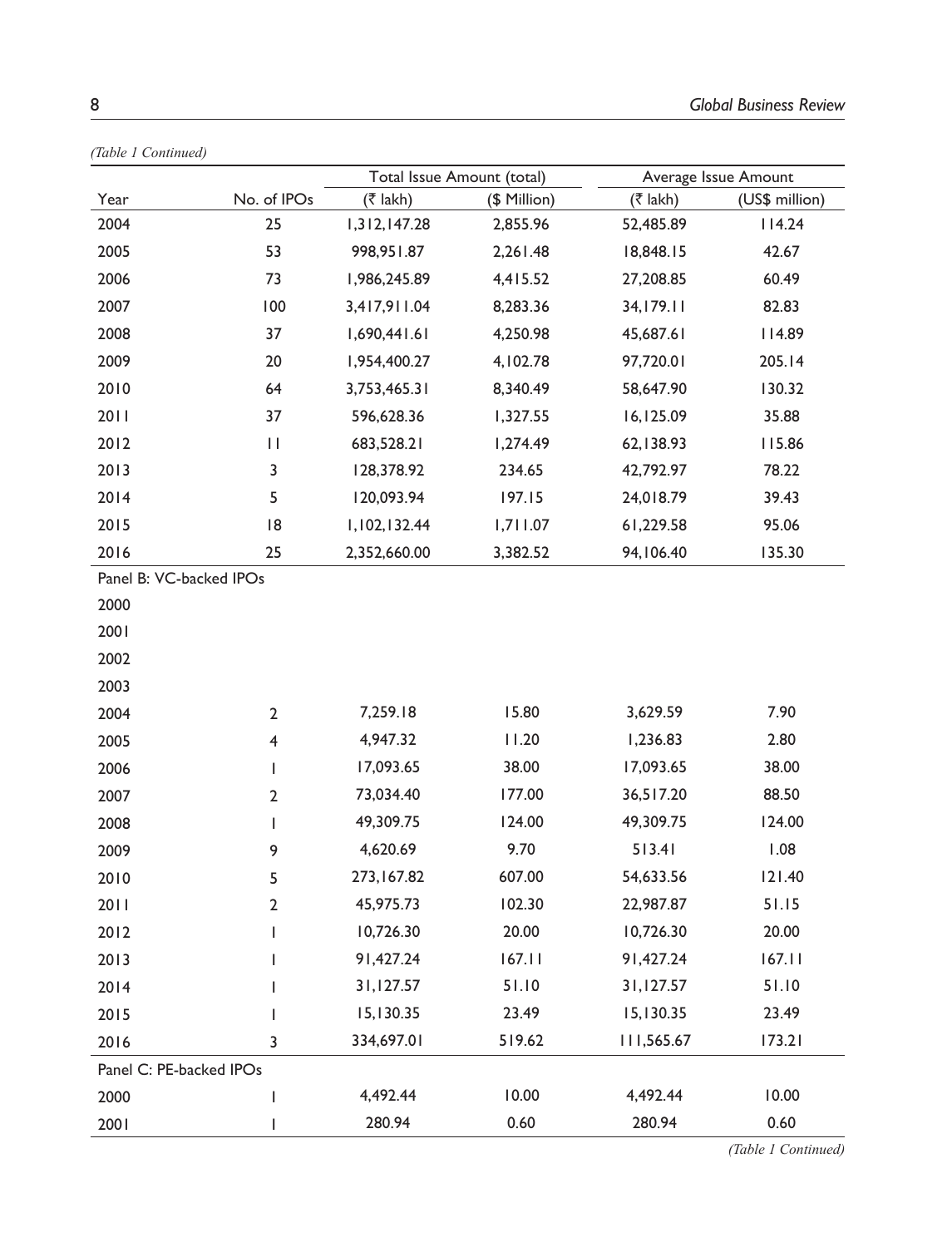| 10001 |                |              |                            |             |                      |  |  |  |
|-------|----------------|--------------|----------------------------|-------------|----------------------|--|--|--|
|       |                |              | Total Issue Amount (total) |             | Average Issue Amount |  |  |  |
| Year  | No. of IPOs    | $(3 \tanh)$  | (\$ Million)               | $(3 \tanh)$ | (US\$ million)       |  |  |  |
| 2002  |                | 82,856.16    | 171.00                     | 82,856.16   | 171.00               |  |  |  |
| 2003  | $\overline{2}$ | 23,585.30    | 50.86                      | 11,792.65   | 25.43                |  |  |  |
| 2004  | 7              | 241,758.25   | 526.20                     | 34,536.89   | 75.17                |  |  |  |
| 2005  | 16             | 528, 126.21  | 1,195.60                   | 33,007.89   | 74.73                |  |  |  |
| 2006  | 10             | 329,457.57   | 732.40                     | 32,945.76   | 73.24                |  |  |  |
| 2007  | 16             | 519,452.04   | 1,258.90                   | 32,465.75   | 78.68                |  |  |  |
| 2008  | 8              | 128,324.65   | 322.70                     | 16,040.58   | 40.34                |  |  |  |
| 2009  | 7              | 623,888.69   | 1,309.70                   | 89,126.96   | 187.10               |  |  |  |
| 2010  | 24             | 988,399.47   | 2,196.30                   | 41,183.31   | 91.51                |  |  |  |
| 2011  | 5              | 120,984.03   | 269.20                     | 24,196.81   | 53.84                |  |  |  |
| 2012  | 5              | 554,549.80   | 1,034.00                   | 110,909.96  | 206.80               |  |  |  |
| 2013  | $\overline{2}$ | 118,782.64   | 217.11                     | 59,391.32   | 108.56               |  |  |  |
| 2014  | 4              | 105,297.68   | 172.86                     | 26,324.42   | 43.22                |  |  |  |
| 2015  | 15             | 676,015.62   | 1,049.52                   | 45,067.71   | 69.97                |  |  |  |
| 2016  | 16             | 1,244,894.85 | 1,932.71                   | 77,805.93   | 120.79               |  |  |  |

*(Table 1 Continued)*

**Source:** Prime Database and Venture Intelligence database.

**Note:** Panel A shows the distribution of all IPOs during the study period, while Panels B and C show the distribution of VCbacked and PE-backed IPOs, respectively, during our study period.

## *Identifying the Hot and Cold Cycles*

There are some interesting patterns visible in the distribution of IPOs across the various years in our study period. First, the number of IPOs issued during the years 2000, 2005, 2006, 2007 and 2010 far exceeds the number of IPOs issued during other years. A total of 413 IPOs were issued during these 5 years (about two-thirds of the total number of IPOs) and only 214 (one-third) were issued across the remaining 12 years. We identify these 5 years as the 'hot' years within our study period, while the remaining 12 years are categorized as 'cold' years. Second, although the number of IPOs issued during the hot years far exceeds that during the cold years, the average size of cold-year IPOs (₹4,111 millions) is significantly higher than that of hot-year IPOs ( $\overline{\tau}$ 2,486 millions). Thus, it appears that Indian firms do 'time' the market while raising IPO money, and only the very large and reputed firms with big-ticket issues probably succeed in raising IPO money during market downturns. This further substantiates the necessity of studying IPO performances separately for hot years and cold years.

### *Finding the Peer Group of Similar Firms*

We create a peer group for each VC/PE-backed IPO for each year from the set of similar industry firms, which are 'comparable' in nature. By 'comparable', we imply that they belong to the same industry and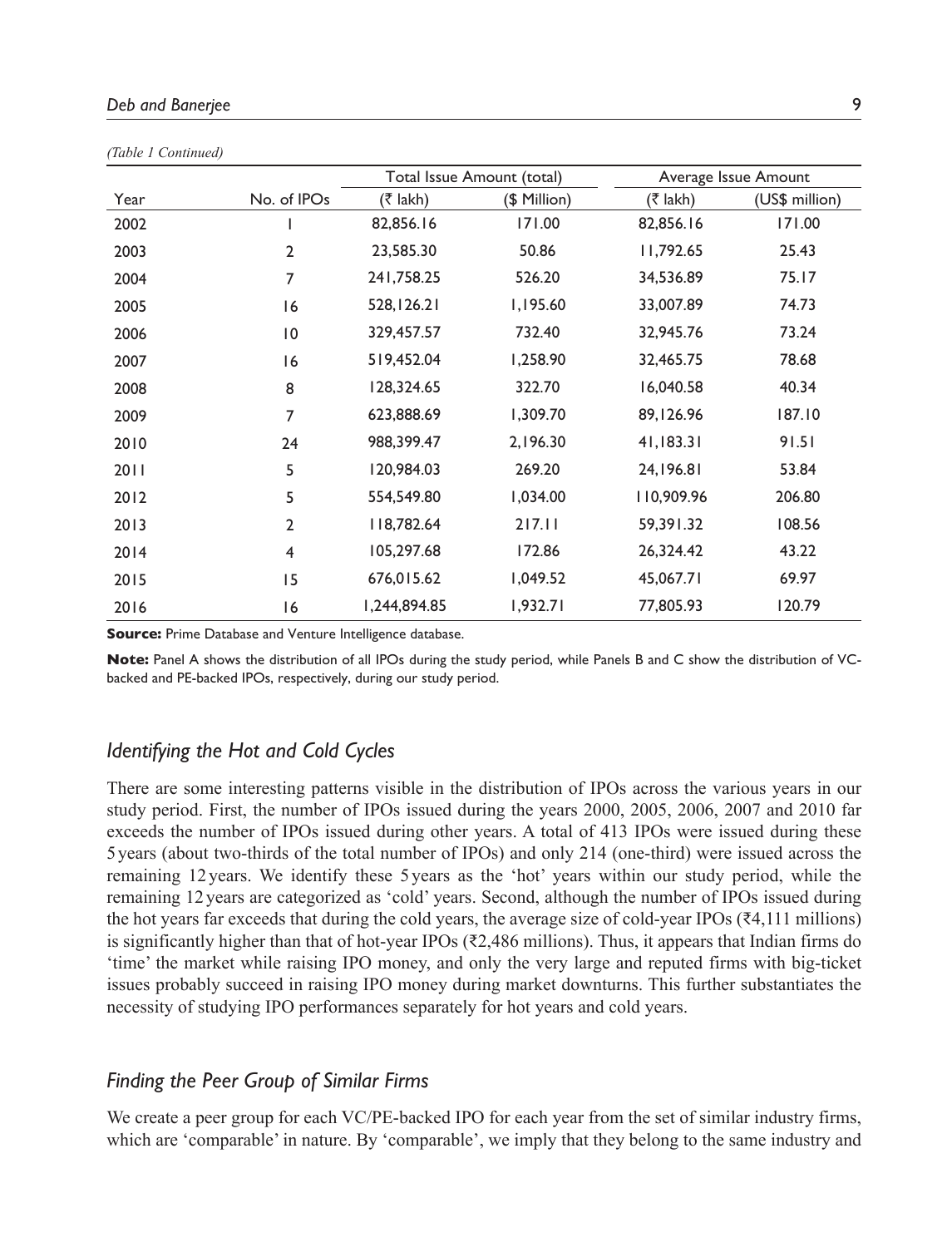are similar to the IPO firms in terms of size, age and leverage of the firms. We posit that industry firms having a similar size (measured by book value of asset), similar period of existence since inception (age) and similar leverage (measured by the Debt–Equity ratio (D–E ratio)) should closely resemble our sample IPO firms. For mapping the nature of industry of the firms, we match the two-digit National Industrial Classification (NIC) code of the firms provided in Prowess.

We then estimate a deviation score, *S*<sub>i</sub> for each peer firm from the sample firm as the sum of absolute percentage deviations of size (asset), age and leverage, as shown below:

$$
S_i = \left| \frac{\text{Asset}_p}{\text{Asset}_s} - 1 \right| + \left| \frac{\text{Age}_p}{\text{Age}_s} - 1 \right| + \left| \frac{\text{Lev}_p}{\text{Lev}_s} - 1 \right| \tag{i}
$$

where Asset<sub>i</sub>,  $p$  and  $s$  represent the traits of the peer and sample firms, respectively. Asset<sub>t</sub> based on these scores, we sort all peer firms and consider the top three firms in the ascending order of deviation scores to form the 'peer group' for each sample firm. This ensures that firms with least deviation scores get included in the peer group. This method is a modification of the 'propensity score matching' technique previously used in the finance literature (Deb & Banerjee, 2018; Dehejia & Wahba, 2002; Titus, 2007; Tucker, 2010).

Table 2 below shows the variable definitions used in the study.

## *Quantifying VC/PE Involvement in the Issue: IPO Score*

We calculate the IPO scores based on the amount of involvement of the VC/PE firms during the IPO process. We consider the following four parameters that are provided by the Venture Intelligence database to compute the individual IPO scores. The IPO score is the composite score of these four individual parameters:

| SI. No.       | Variable Name        | Definition and Measurement                                                               |
|---------------|----------------------|------------------------------------------------------------------------------------------|
|               | <b>IPO</b> size      | Issue size of the IPO                                                                    |
| $\mathcal{P}$ | Leverage             | Debt-to-equity ratio of the firm as on 31 March of the year of<br>issuing IPO            |
| 3             | Age                  | Number of years since inception of the firm till the year of issuing<br><b>IPO</b>       |
| 4             | Market share of firm | Sales of the firm as a proportion of sum of sales of all firms from the<br>same industry |
| 5             | <b>OCF</b>           | Operating cash flow of the firm as on 31 March                                           |
| 6             | <b>Sales</b>         | Total sales of the firm as on 31 March                                                   |
| 7             | TA.                  | Total assets (book value of assets) as on 31 March                                       |
| 08            | <b>OCF/TA</b>        | Operating cash flow as on 31 March scaled by total assets as on 31<br>March              |
| 09            | N <sub>1</sub>       | Net income of the firm as on 31 March                                                    |
| 10            | <b>ROE</b>           | Net income/TA                                                                            |

**Table 2.** Variable Definition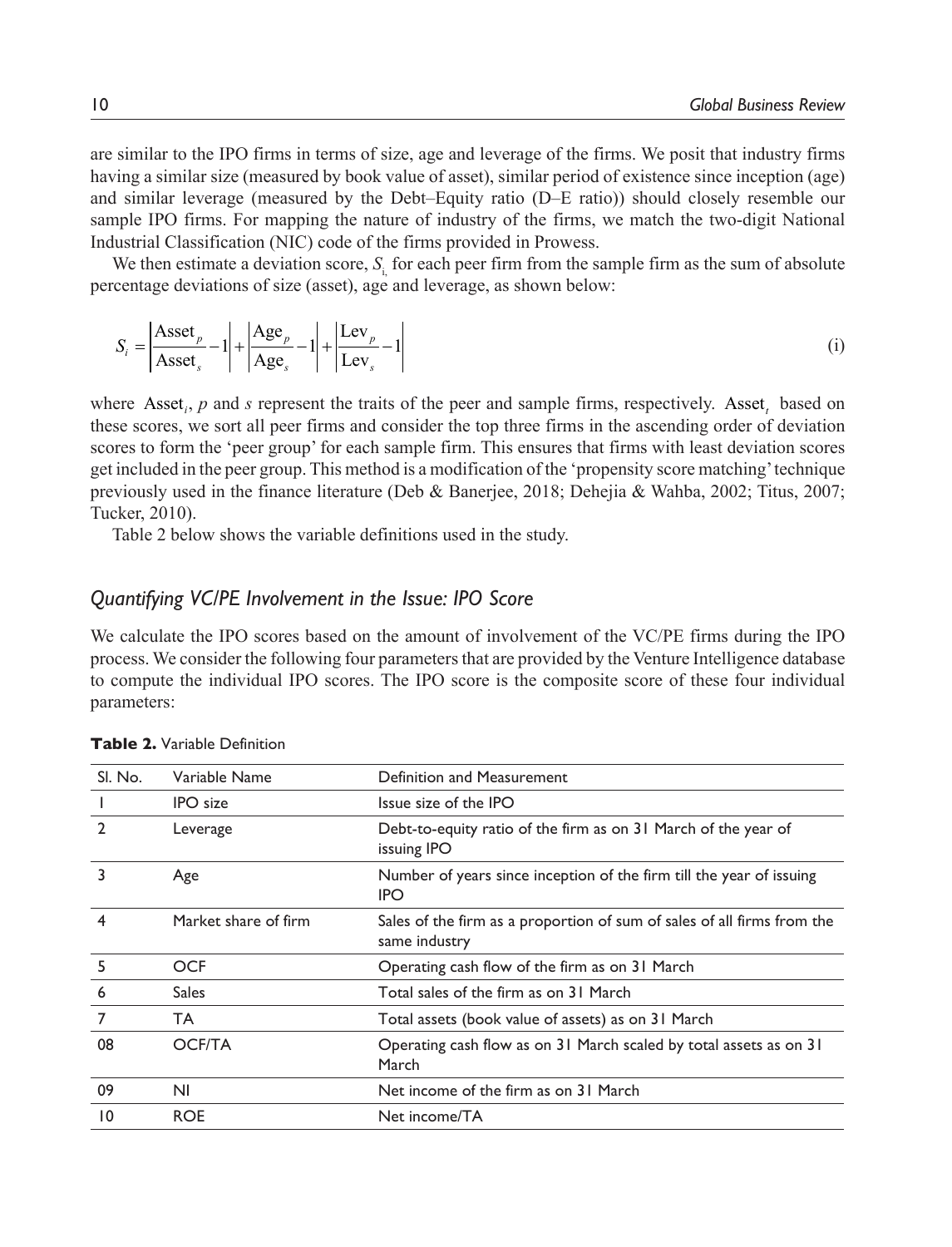- **1. Number of VC/PE firms involved**: In our sample, it has been observed that the number of VC/ PE firms involved in the IPO process ranges from 1 to 11. Different VC/PE firms have different processes, and sometimes they have their own proprietary models to judge the future potential of IPO firms. The higher the number of VC/PE firms involved in the IPO process, the greater would be the due diligence of these IPO firms and, subsequently, the greater would be the probability of future success and corporate governance score. Here, we take the total number of VC/PE firms involved in an IPO process as the score for that IPO.
- **2. Investor type**: We find that there are three types of VC/PE investors—only India-dedicated VC/PE firms, only-foreign VC/PE firms and co-investment VC/PE firms. The co-investing VC/PE firms mean where both Indian VC/PE and Foreign VC/PE firms are involved in the IPO process. We assign the lowest score of 1 to the IPOs with which only India-dedicated VC/PE firms are involved and the highest score of 3 to the IPOs with which co-investment VC/PE firms are involved. We assign a score of 2 to the IPOs with which only foreign VC/PE firms are involved. The reason for this scoring is that when co-investment PE firms are involved, the level of due diligence goes up significantly, as both domestic and international VC/PE firms have their own metrics to check several parameters of these IPO firms as per their internal guidelines for selecting the IPO firms.
- **3. Exit status**: Here, we consider two categories—partial exit and complete exit during the IPO. We assign a score of 1 if the VC/PE firms exit partially during the IPO and assign a score of 0 if they make a complete exit during the IPO. The logic for assigning these scores is that if the VC/PE firms continue with an IPO firm, it means that they have a larger interest in the IPO firm in the long run and are optimistic about the future prospects of the firm. Moreover, when VC/ PE firms continue with an IPO firm, it is possible that they also actively take part in the management of the firm. However, we do not consider the percentage of shares held after the IPO for the case of partial exit.
- **4. Investor sale**: Investor sale basically indicates the bulk deal during the IPO. A deal is qualified as an investor sale when more than 0.5 per cent of the shares are sold to a particular investor or institutions. Here, we assign a score of 1 if the investor sale takes place during the IPO, and assign 0 otherwise. The reasons for this are as follows: if large institutional sales take place during the IPO, then this implies that these large secondary institutions have done more active research on the IPO firms compared to the smaller institutions and individuals and that they have a larger stake in the future performance of the IPO firms. Moreover, the monitoring pressure would be more from these larger institutions post the IPO.

Based on these four parameters, we calculate the composite score of VC/PE-backed IPOs and categorize the sample VC/PE-backed IPOs into three categories: (a)those with a cumulative score less than or equal to 3; (b) those with a cumulative score between 4 and 7; and (c) those with a cumulative score more than or equal to 8.

## *Measuring the Equity Performance of Initial Public Offerings and the Peer Group*

For each sample VC/PE-backed IPO, peer firm and other IPO, we estimate monthly return (MR) as the total return (sum of the dividend yield and capital gains yield) from the first trading date of that month to the last trading date of the month, adjusted for stock dividends and stock splits. In other words, the estimate assumes that the investor buys the stock at the closing price of the first trading day of a month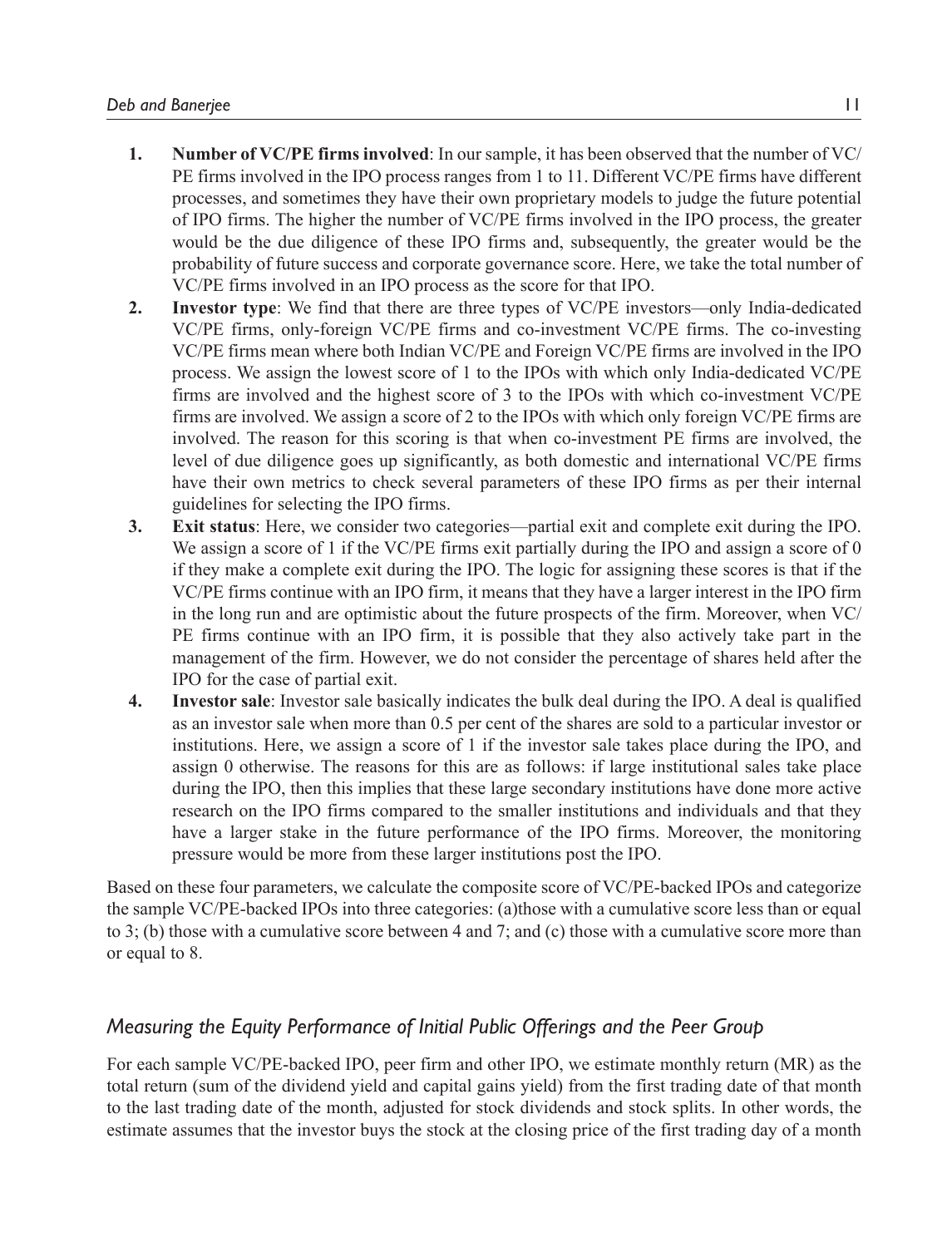and sells it at the closing price of the last trading day of the month. The dividends received during this period are considered without any adjustment for the time value of money. The long-term equity performances of sample IPOs and their peers are measured by the annualized buy-and-hold abnormal return (BAHR) as follows:

$$
BAHR_{(i,N)} = \left[\prod_{i=1}^{N} (1 + MR_i)\right]^{\frac{12}{N}} - 1
$$

where  $MR_i$  is the monthly return of the firm in the month *i*, and *N* is chosen as 12, 24, 36, 48 and 60 to calculate BAHR for 1, 2, 3, 4 and 5 years, respectively. For each sample IPO, we consider the issue month as month zero and estimate its BAHR, as well as the BAHR of the peer firm, to estimate its excess BAHR over the peer firms for the respective periods. We choose a period of 5 years post issue to allow for new assets procured through IPO money to become productive.

### *Measuring the Operating Performance of Sample Initial Public Offerings and Peer Firms*

Apart from equity market performance, we also look at the peer-adjusted operating performance of the sample IPOs. This is to check whether the patterns visible in equity market performance, if any, are merely due to investor perceptions or whether there are actual significant changes in the firm's fundamentals post issue. We measure operating performance by the following proxies and do a peer adjustment just like that for equity performance discussed earlier.

(1) 
$$
\frac{OCF}{TA} = \frac{Operating \text{ cash flow}}{Book \text{ value of total asset}}
$$

(2) Asset turnover ratio(ATR) = 
$$
\frac{\text{Sales}}{\text{Book value of total asset}}
$$

The first ratio implies the operating cash flow generated per rupee of investments made in the book value of total assets, while the second ratio shows the sales value generated per rupee of the book value of total assets. Both ratios should provide a fair indication of the operational efficiency of a firm. If the IPO money is deployed in value-destroying activities, we can expect these ratios to decline across time in the post-issue period. All the values are considered at the end of accounting year in Indian context i.e. March, 31 (Table 2 above shows how the relevant variables are measured) and 'peer adjusted' exactly as in the case of equity market performance. Once again, we consider the year of issue as the '0' year and estimate both the ratios in the succeeding years 1, 2, 3, 4 and 5 to track the changes in operating performance around the issue year.

### *Univariate Analysis: Measuring Performances Within Separate Categories*

As explained earlier, we create two schemes of classification of the sample IPOs, one along the hot- and cold-year dimension and the other along the VC/PE involvement dimension. Accordingly, we estimate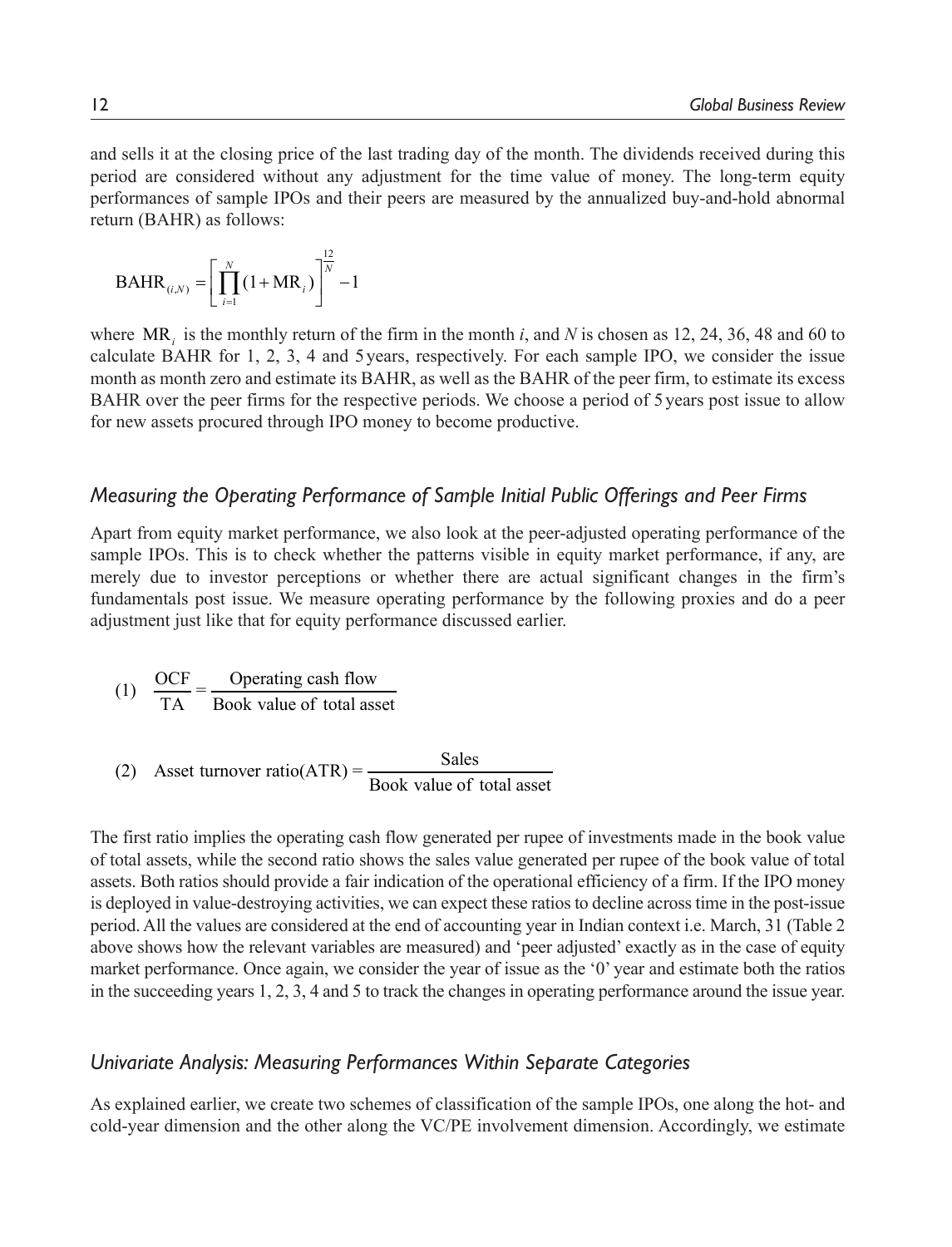all the performance measures explained earlier within each category separately. The findings are reported in the next section.

<B Level>*Multivariate Analysis*

We use the following regression models to test the impact of association of a VC/PE firm on the performance of an IPO.

$$
\tilde{A} \left[ \frac{\text{OCF}}{\text{TA}} \right]_{\text{year0 to } j} = \alpha + \beta_1 \times \text{DUMMY.VCPE} + \beta_2 \times \text{IPOSIZE} + \beta_3 \times \text{FIRMSIZE}_{-1} + \beta_4 \times \left[ \frac{D}{E} \right]_{-1} + \beta_5 \times \text{MKTSHARE}_{-1} + \beta_6 \times \text{AGE}_{-1} \tag{1}
$$

 $\text{A}[\text{ATR}]_{\text{year0 to } j} = \alpha + \beta_1 \times \text{DUMMY.VCPE} + \beta_2 \times \text{IPOSIZE} + \beta_3 \times \text{FIRMSIZE}_{-1}$ 

$$
+\beta_4 \times \left[\frac{D}{E}\right]_{-1} + \beta_5 \times MKTSHARE_{-1} + \beta_6 \times AGE_{-1}
$$
 (2)

 $\widetilde{A}[BAHR]_{\text{year 0 to } j} = \alpha + \beta_1 \times \text{DUMMY.VCPE} + \beta_2 \times \text{POSIZE} + \beta_3 \times \text{FIRMSIZE}_{-1}$ 

$$
+\beta_4 \times \left[\frac{D}{E}\right]_{-1} + \beta_5 \times \text{MKTSHARE}_{-1} + \beta_6 \times \text{AGE}_{-1} \tag{3}
$$

Here,

(i) 
$$
\Delta \left[ \frac{OCF}{TA} \right]_{\text{year/to } j}
$$
,  $\text{AATR}$  and  $\Delta \left[ \text{BAHR} \right]_{\text{year/to } j}$  are, respectively, the changes in the OCF/TA,

asset turnover ratios (ATRs) and BAHRs of 'all' IPOs during our study period, between years 0 (i.e., issue year) and *j*, with  $j = 5$ . For IPOs not having at least 5 years' data available post issue,  $j = 4, 3, 2, 1$ , etc. These are the main dependent variables in models  $(1)$ –(3) that try and capture the change in the performance of IPOs post issue.

- (ii) **DUMMY.VCPE** is a dummy variable taking the value 1 if the IPO is backed by a VC/PE and 0 otherwise. If VC/PE involvement has a positive impact on IPO performance, we expect a positive relation between this variable and the dependant variables.
- (iii) **IPOSIZE** is the size of the IPO measured by natural logarithm of the IPO size in  $\bar{\tau}$  millions.
- (iv) **FIRMSIZE** is the size of the firm, measured in terms of latest reported gross revenues at the point of analysis.
- (v) **[**D**/**E**]** −1 is used as a proxy of leverage just before the issue year, which represents the previously existing risk of the firm.
- (vi) **MKTSHARE** is the estimated market share of the firm in its industry.
- (vii) **AGE** represents the number of years the firm has been existing in business prior to the IPO launch.

Variables (iii), (iv), (v), (vi) and (vii) are used as control variables in models  $(1)$ –(3), while DUMMY. VCPE is the main independent variable. Larger, stronger and older firms are expected to have less information asymmetry, with a lot of analysts following them and stronger monitoring. Hence, we use FIRMSIZE as a proxy for the stand-alone firm size and MARKET SHARE as a proxy for the relative size of the firm. We expect both these variables to exhibit a positive relationship with change in the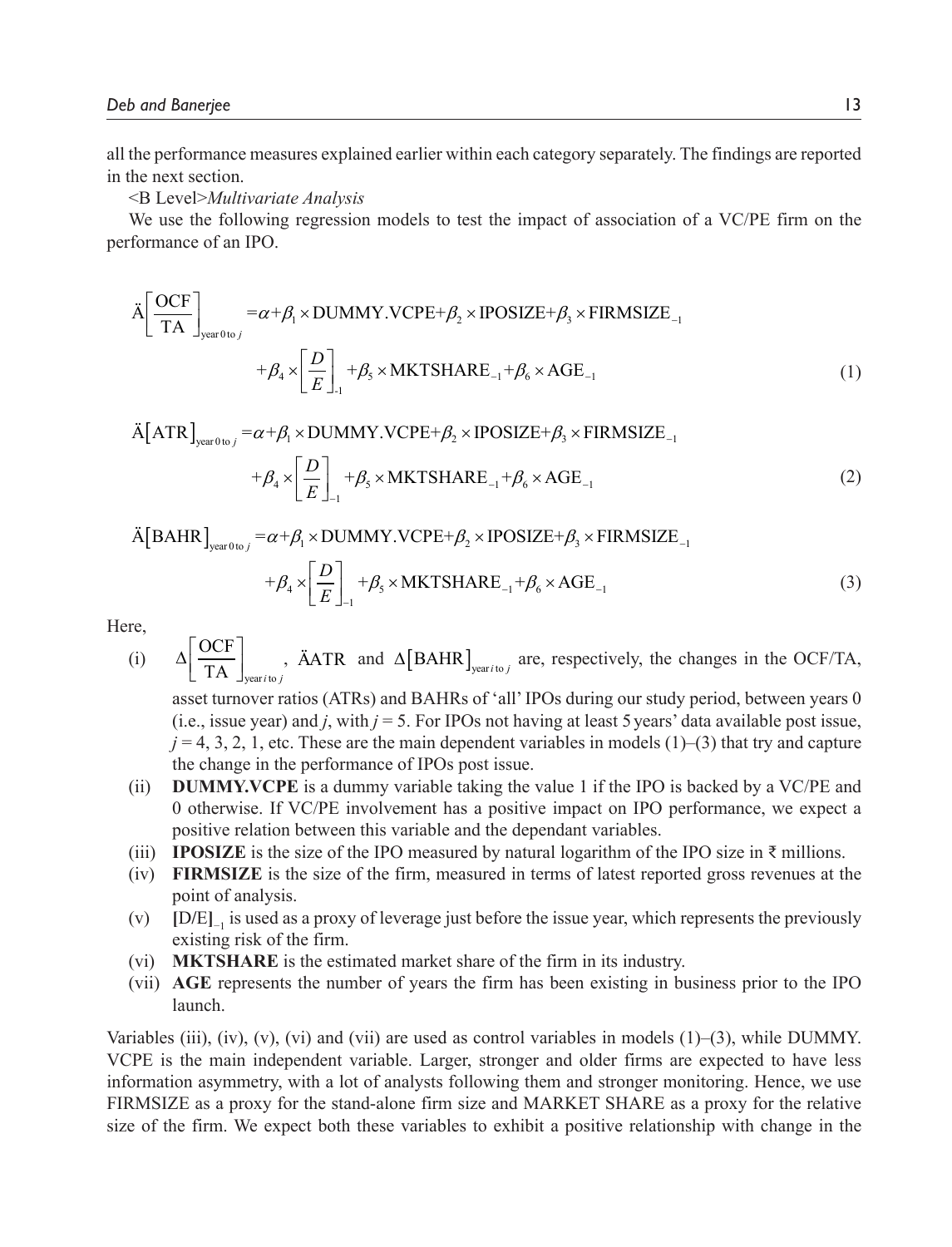post-issue performance measures, as information asymmetry should be relatively less for larger firms with a lot of analysts following them. Table 9 reports the regression results.

### *Robustness Tests*

We carry out a couple of robustness tests to validate the results that we obtain in the main analysis.

### *Robustness Test 1: Using an Alternate Measure of Performance*

To check the robustness of the results from the above approaches, we use an alternative measure of performance of sample IPOs, namely, return on equity (ROE), which is defined as follows:

 $ROE = \frac{Net income}{Book value of equity}$ =

We use the univariate analysis, as well as the multivariate analysis, with this alternate performance measure.

#### *Robustness Test 2: Re-estimating the Measures After Removing the Outliers*

It is possible that our results are driven by a small number of very high or very low performances and that the overall patterns visible may not reflect the generic trend. To control for that, we use a winsorized sample and then repeat all the approaches. We sort the sample IPOs based on their post-issue performance and drop all sample IPO firms within the top 5 per cent or bottom 5 per cent of the entire range, based on post-issue equity market performance, and replace them with the 95th percentile and 5th percentile values, respectively. We carry out the univariate and multivariate analyses within the winsorized sample.

### **Empirical Results and Discussion of Results**

#### *Equity Market Performance of VC/PE-backed IPOs and Theoretical Arguments*

Panel A of Table 3 shows the return performance (BAHR) of PE/VC-backed IPOs (PEBs) along with three benchmarks:

|                      | I year | 2 years   | 3 years   | 4 years     | 5 years    |
|----------------------|--------|-----------|-----------|-------------|------------|
| <b>PEBs</b>          | 1.71%  | $3.65%$ * | 5.77%     | 7.81%       | 9.84%      |
| <b>PEERs</b>         | 2.93%  | $6.22\%*$ | 9.46%     | $12.76\%*$  | $16.33\%*$ |
| <b>NPEBs</b>         | 2.11%  | 4.65%     | $7.74%$ * | $11.35\%$ * | $15.99%$ * |
| All IPO <sub>s</sub> | 2.00%  | $4.37\%*$ | 7.19%     | $10.36\%$ * | $14.27\%*$ |
|                      |        |           |           |             |            |

**Table 3.** Panel A: Return Performance of IPOs of Firms and Their Peer Group

*(Table 3 Continued)*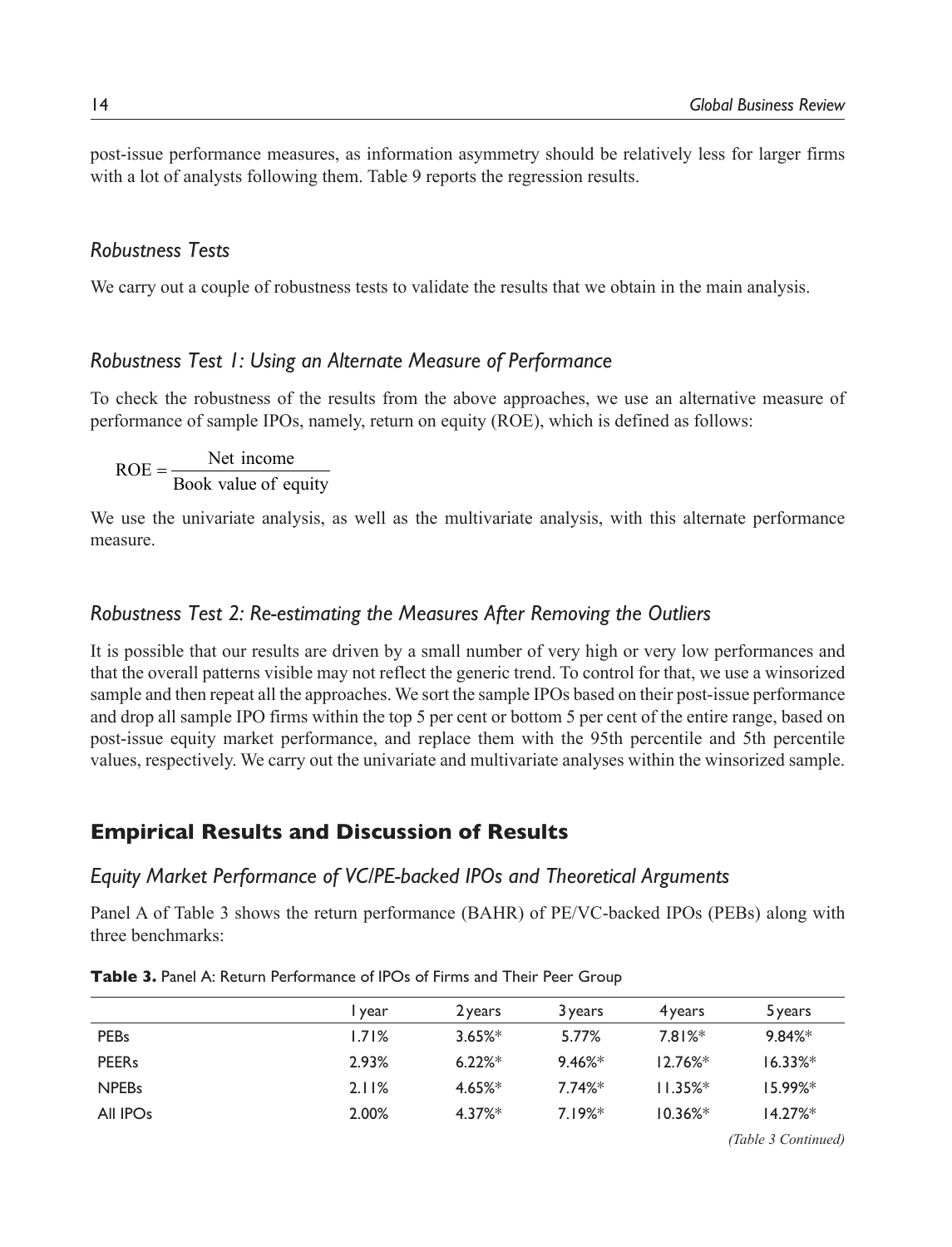#### *Deb and Banerjee* 15

| Table 5 Continued)               |            |            |            |          |          |
|----------------------------------|------------|------------|------------|----------|----------|
|                                  | I year     | 2 years    | 3 years    | 4 years  | 5 years  |
| Panel B: Mean Difference of BAHR |            |            |            |          |          |
| PEBs-PEERs                       | $-1.22%$ * | $-2.56%$   | $-3.69%$ * | $-4.95%$ | $-6.49%$ |
| PEBs-NPEBs                       | $-0.40%$   | $-1.00%$ * | $-1.97%$   | $-3.54%$ | $-6.15%$ |
| PEBs-all IPOs                    | $-0.29%$   | $-0.72%$   | $-1.42%$   | $-2.56%$ | $-4.43%$ |
|                                  |            |            |            |          |          |

#### *(Table 3 Continued)*

**Source:** The authors.

**Note:** The results of table show the results of buy-and-hold abnormal return (BAHR) for 1-5 years from the year the IPOs were launched in the market for all the PE/VC-backed IPOs (PEBs), the peer group of firms (PEERs), non-PE/VC-backed IPOs (NPEBs) and all IPOs. The firm-level BAHRs are calculated, and then the pooled mean is estimated across all the years. Panel B of the table presents the mean difference of return performance between the PEERs and PEBs and also the mean difference of return performance between all the listed firms and PEBs for the same period. \* indicates statistical significance at 10%.

- 1. PEER firms;
- 2. non-PE/VC-backed IPOs; and
- 3. all IPOs over the 5-year period from the launch of the IPOs.

We find that the BAHRs of PEBs is positive for all the years from year 1 to year 5, but they are lower than those of PEERs and NPEBs and also those of all IPO firms. Panel B highlights the differential BAHRs of PEBs and PEERs, PEBs and NPEBs and PEBs and all IPOs. Most of these differentials are negative and also statistically significant. This tells us that the long-term equity market performance of PEBs in India has not been very promising. As mentioned earlier, a large number of studies over the past three decades (Beatty & Ritter, 1986; Ibbotson, 1975; Ibbotson & Jaffe, 1975; McDonald & Fisher, 1969; Ritter, 1984, 1991; Rock, 1986) have reported long-term underperformance of IPOs following periods of high initial returns. Some arguments put forward as explanations to this observation are as follows: Jensen's (1986) 'free cash flow theory' argues that agency problems and conflict of interest between managers and shareholders might induce managers to raise IPO money and squander that in value-destroying activities. This moral hazard gets manifested in the declining operating and equity performance of IPOs in the post-issue period. The information asymmetry and mispricing hypothesis of Myers and Majluf (1984) argues that firms are able to determine whether the market is willing to overpay for their securities, and take advantage of such opportunities to 'time' their IPOs. Inability of the market to assess such motives at the time of IPO announcement causes investors to wait for additional evidence to be revealed over time before re-evaluating the firm, resulting in subsequent underperformance of these firms.

However, as far as the performance of VC/PE-backed IPOs is concerned, both empirical evidence and theoretical arguments point to a different direction. There is empirical evidence, as well as theoretical arguments (Gompers et al., 2016), suggesting that the long-term performance of VC/ PE-backed IPOs could be better than that of IPOs without VC/PE backing. The principal arguments made involve close monitoring, improvement of operations and creation of additional values through expertise, experience and contacts of the VC/PE funders in the parent firm. To this extent, our findings from Table 3 suggest that the experience in India is somewhat different and there seems to be no difference between non-VC/PE-backed IPOs and VC/PE-backed IPOs. In fact, the performance of VC/ PE-backed IPOs seems to be worse. We posit that this must be a case of too much VC/PE money chasing too few winners. However, to further ratify our hunch, we next proceed to check the actual operating performance of sample IPOs, post IPO launch.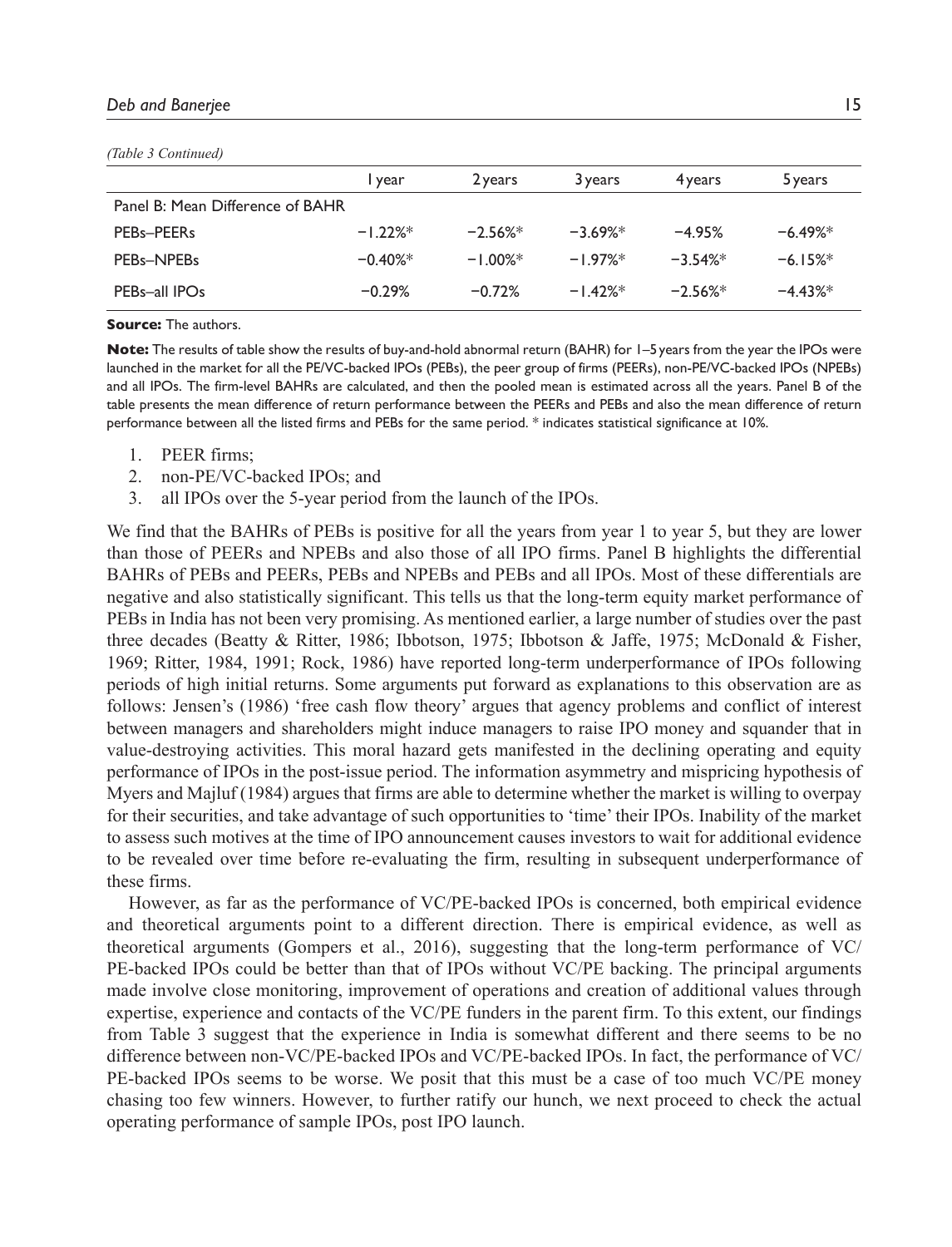## *Operating Performance of VC/PE-backed IPOs*

If theories of IPO underperformance in the long run post issue (Beatty & Ritter, 1986; Ritter, 1984, 1991; Rock, 1986) hold in Indian markets, then we expect the actual operating performance of IPOs to also decline during post-issue periods, which could lead to reduced equity performance. Panel A of Table 4 reports the operating performance of PE/VC-backed IPOs (PEBs), non-PE/VC-backed IPOs (NPEBs), the peer firms (PEERs) and all IPO firms over the next 5 years from the launch of the IPOs. We find that the operating performances of all three categories of IPO firms are positive, and most of them are statistically significant. Panel B of Table 4 reports the differential operating performances of the PEBs and PEERs and PEBs and all IPOs. We find that the operating performance of PEBs cannot be said to be any superior to that of either PEERs or all IPOs. In fact, some of the differential performances are negative and statistically significant.

Panel B of the table presents the mean difference of operating performance between the PEBs, NPEBs, PEERs and all IPOs. **\*\*** Indicates statistical significance at 5% or less, while \* indicates statistical significance at 10%.

## *Performance Within Initial Public Offering Score Categories*

As explained in the previous section, it is possible that the performance of a firm post IPO launch depends on the involvement of the VC/PE funder before the IPO, on its monitoring and mentoring role. Accordingly, we score our sample IPOs and divide them into three categories: those with a score  $\leq 3$ , those with a score in the range  $4-7$  and those with a score  $\geq 8$ . Tables 5 and 6 show the category-wise performance of PEBs. We observe a clear pattern here. The more the involvement of the VC/PE funder in the monitoring, and/or mentoring, of the primary firm, the better is the post-IPO performance of the firm. This is visible clearly in terms of both equity market performance (Table 5) and operating performance (Table 6).

| Panel A       |             |              |                                     |                      |
|---------------|-------------|--------------|-------------------------------------|----------------------|
|               | <b>PEBs</b> | <b>PEERs</b> | <b>NPEBs</b>                        | All IPO <sub>s</sub> |
| Sales/TA      | $0.778*$    | 0.777        | $0.963*$                            | $0.911**$            |
| <b>OCF/TA</b> | 0.033       | $0.046*$     | $0.043*$                            | $0.040**$            |
| Panel B       |             |              |                                     |                      |
|               | PEBs-PEERs  |              | PEB <sub>s</sub> -NPEB <sub>s</sub> | PEBs-All IPOs        |
| Sales/TA      | $0.001*$    |              | $-0.185*$                           |                      |
| <b>OCF/TA</b> | $-0.013$    |              | $-0.010$                            | 0.007                |

|  |  | Table 4. Operating Performance of PE/VC-backed IPOs and Other Firms |  |  |  |  |  |
|--|--|---------------------------------------------------------------------|--|--|--|--|--|
|--|--|---------------------------------------------------------------------|--|--|--|--|--|

**Source:** The authors.

**Note:** Panel A of the table presents the statistics for the operating performance of the PE/VC-backed IPOs and other firms. PEBs represent the PE/VC-backed IPOs, NPEBs represent the non-PE/VC-backed IPOs, and PEERs represent similar firms as the sample IPOs from the same industry. Operating performance is measured by ratio of the asset turnover and operating cash flows to the book value of assets. The ratios are estimated at the firm level, from IPO issue year till the end of the study period, and then their pooled mean is estimated over all the years.  $*$  Indicates statistical significance at 5% or less, while  $*$  indicates statistical significance at 10%.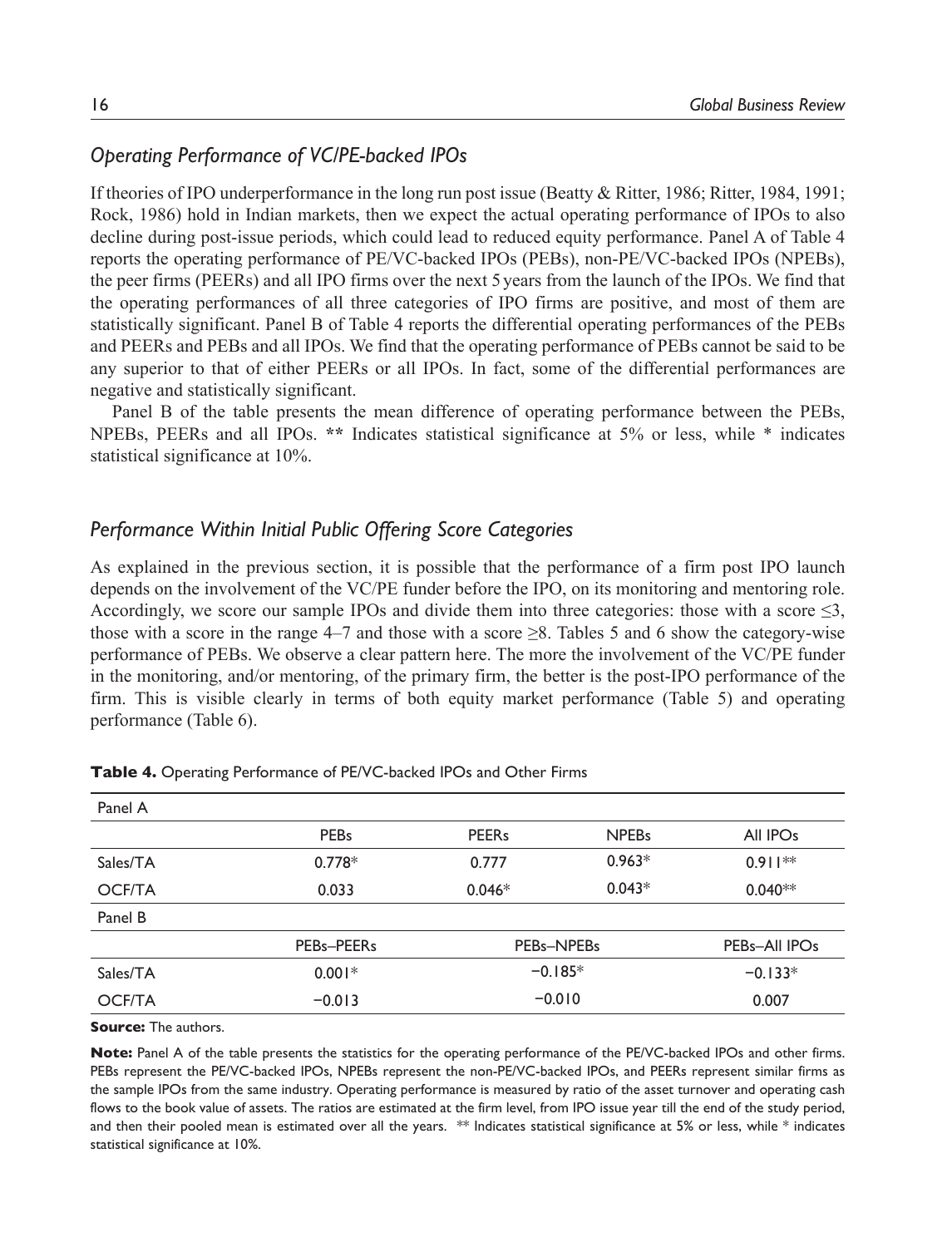|                         | year  | 2 years | 3 years | 4 years | 5 years |
|-------------------------|-------|---------|---------|---------|---------|
| PEB with score $\leq$ 3 | 1.55% | 3.33%   | 5.30%   | 7.20%   | 9.05%   |
| PEB with score 4–7      | 1.83% | 3.85%   | 5.95%   | 7.87%   | 9.77%   |
| PEB with score $\geq$ 8 | 2.02% | 4.43%   | 7.27%   | 10.32%  | 13.77%  |

**Table 5.** Rank-wise Return Performance

**Source:** The authors.

**Note:** The table presents the BAHRs for 1–5 years from the year the IPOs were launched in the market for all the PEBs. The PEBs are ranked and segregated into three categories based on the overall ranks. The firm-level BAHRs are calculated, and then the pooled mean is estimated over all the years.

#### **Table 6.** Rank-wise Operating Performance

|               | PEBs with Score $\leq$ 3 | PEBs with Score 4-7 | <b>PEBs with Score <math>\geq 8</math></b> |
|---------------|--------------------------|---------------------|--------------------------------------------|
| Sales/TA      | $0.508*$                 | $0.523**$           | $0.796**$                                  |
| <b>OCF/TA</b> | $0.033*$                 | $0.034**$           | $0.121*$                                   |

#### **Source:** The authors.

**Note:** The table presents the statistics for the operating performance of PEB firms vis-à-vis other firms in terms of the ratio of the asset turnover and operating cash flows to the book value of assets. First, we calculate these ratios at the firm level from the immediate next year of the IPO's launch till the end of our study period, then estimate the pooled mean over all the years. We segregate the IPOs based on their overall ranks and divide them into three categories. **\*\*** Indicates statistical significance at 5% or less, while \* indicates statistical significance at 10%.

## *Performance of Initial Public Offerings During Hot Years and Cold Years*

As mentioned in the previous section, IPO literature (Ibbotson & Jaffe, 1975; Loughran et al., 1994; Ritter, 1984) highlights that IPO markets are subject to 'hot' and 'cold' market cycles. It is typically argued that hot markets are the result of overly bullish positioning due to irrational exuberance by investors (Lerner, 1994; Loughran & Ritter, 1993) and thus provide a chance for managers to take advantage of a 'window of opportunity' to make an IPO. Conversely, signalling models (Allen & Faulhaber, 1989; Grinblatt & Hwang, 1989; Welch, 1989) suggest that hot markets draw in better-quality firms, because offer prices are less affected by adverse selection costs. To explore what exactly is the scenario in India, in this study, we identify the hot and cold market cycles in IPO markets in India and look at the performance of VC/PE-backed IPOs during such cycles. Tables 7 and 8 below show the results.

|              | <b>PEBs</b> | <b>PEBs</b> | <b>PEBs</b> | <b>PEERs</b> | <b>PEERs</b> | <b>PEERs</b> | All IPO <sub>s</sub> | All IPO <sub>s</sub> | All IPO <sub>s</sub> |
|--------------|-------------|-------------|-------------|--------------|--------------|--------------|----------------------|----------------------|----------------------|
| <b>BAHRs</b> | Hot         | Cold        | Hot-Cold    | Hot          | Cold         | Hot-Cold     | Hot                  | Cold                 | Hot-Cold             |
| I year       | 0.020       | 0.015       | 0.005       | 0.036        | 0.043        | $-0.007*$    | 0.020                | 0.029                | $-0.009**$           |
| 2 years      | 0.042       | 0.033       | 0.009       | 0.076        | 0.080        | $-0.004$     | 0.043                | 0.045                | $-0.002**$           |
| 3 years      | 0.067       | 0.051       | 0.016       | 0.019        | 0.074        | $-0.055*$    | 0.066                | 0.084                | $-0.018**$           |
| 4 years      | 0.092       | 0.068       | 0.024       | 0.163        | 0.097        | 0.066        | 0.089                | 0.136                | $-0.047*$            |
| 5 years      | 0.118       | 0.085       | 0.033       | 0.212        | 0.222        | $-0.010*$    | 0.111                | 0.209                | $-0.098**$           |

**Table 7.** Return Performance for Hot and Cold Years

**Source:** The authors.

**Note:** The table presents the statistics of BAHR performance for hot and cold years. The hot years are considered the years where more than 50 IPOs were launched, and the cold years are considered the years where less than 50 IPOs were launched. The number 50 represents 8 per cent of the total IPOs during our study period. **\*\*** Indicates statistical significance at 5% or less, while \* indicates statistical significance at 10%.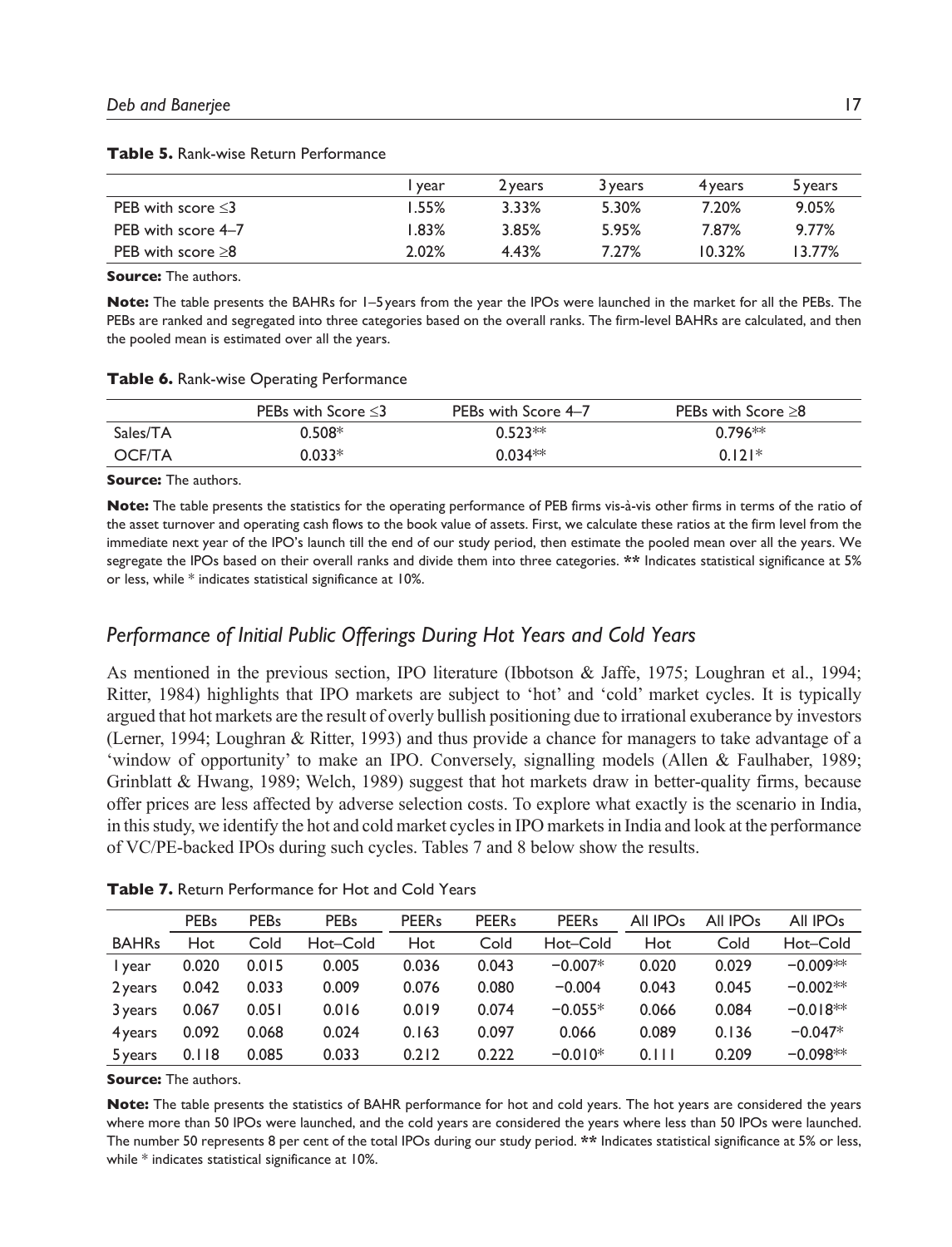|               | <b>PEBs</b> | <b>PEBs</b><br><b>PEBs</b> |          | All IPO <sub>S</sub> | All IPO <sub>S</sub> | All IPO <sub>S</sub> |
|---------------|-------------|----------------------------|----------|----------------------|----------------------|----------------------|
|               | Hot         | Cold                       | Hot-cold | Hot                  | Cold                 | Hot-cold             |
| Sales/TA      | 0.876       | 0.741                      | 0.135    | 0.910                | 1.403                | $-0.494*$            |
| <b>OCF/TA</b> | 0.023       | 0.037                      | $-0.015$ | 0.023                | 0.051                | $-0.028*$            |
| NP/TA         | 0.063       | 0.027                      | 0.036    | 0.059                | 0.066                | $-0.007*$            |

**Table 8.** Operating Performance for Hot and Cold Years

**Source:** The authors.

**Note:** The table presents the statistics for the operating performance of PEBs vis-à-vis other firms in terms of the ratio of the asset turnover and operating cash flows to the book value of assets and that of net profit to total assets. We divide the entire period into hot and cold IPO periods and calculate these ratios at the firm level from the immediate next year of the IPO's launch till the end of our study period, then estimated the pooled mean over all the years. **\*** Indicates statistical significance at 5%

We find some interesting patterns. First, the performance of all IPOs, in general, is much worse when they are issued in hot years. This substantiates the long-term-performance findings of IPO literature and suggests that Indian firms might also be indulging in 'timing' the market and utilizing the window of opportunities to overprice their IPOs. This is also ratified by our previous observation that the number of IPOs during hot years is much higher, on average, than that during the cold years, but the average sizes of the IPOs are much smaller. This suggests that only the very-big-ticket issues from genuine issuers having good prospects get subscribed to during cold years. Second, this pattern for all IPOs in general is not visible for the IPOs backed by VC/PE funders (PEBs). Here, the performances (both in terms of BAHR as well as operating measures) during the hot and cold years are not much different from each other. This could suggest that PEBs, at least, are not engaged in timing the market in the Indian set-up. This further reinforces our alternate explanation for the underperformance of PEBs: too much money chasing too few winners.

#### *Multivariate Analysis Results*

Table 9 reports the results of the pooled regression results for models  $(1)$ – $(3)$ . We make the following significant observations here: (a) The coefficient of DUMMY.VCPE is negative and significant for all three models. This implies that VC/PE-backed IPOs have not done particularly well post raising IPO money. In fact, the performance, in terms of OCF, ATR and BAHR, has declined in the case of VC/ PE-backed IPOs. This ratifies our observations from the univariate analysis; and (b) The coefficients of IPO size and firm size are mildly positive and strongly positive, respectively, for market share, which means that the effect is marginally lower for larger IPOs and larger firms with bigger market shares. Firm age apparently has no impact on post-IPO performance.

### *Robustness Test Results*

Table 10 presents the robustness test results. Panels A and B present the robustness test results using alternative performance measure (ROE), while panels C and D present the results using the winsorized sample. We find that our observations from the primary analysis are strongly ratified by the robustness tests, that is, the performance of PEBs is less impressive than that of NPEBs and PEERs.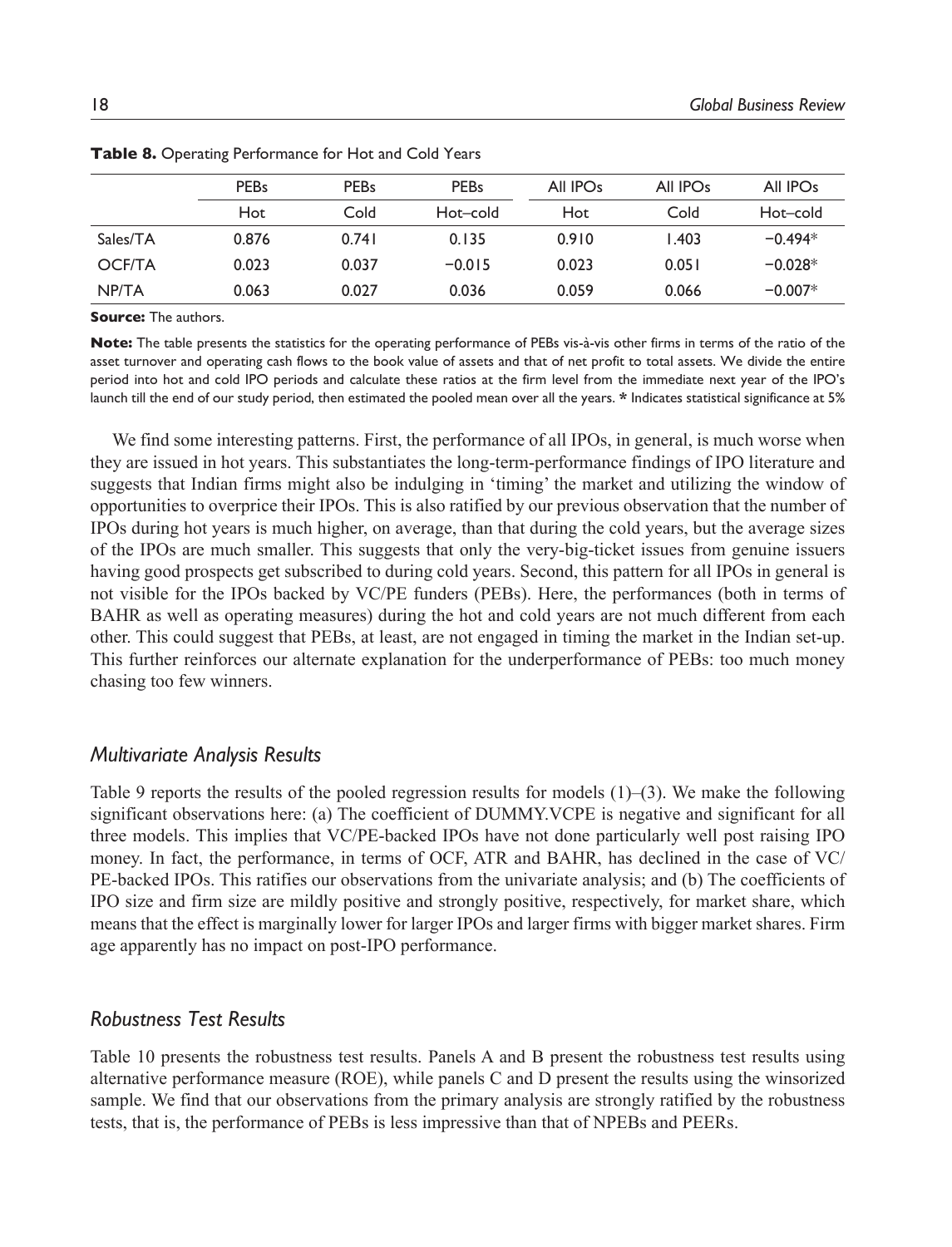|                                             | Const.   | DUMMY.VCPE | <b>IPOSIZE</b> | <b>FIRMSIZE</b> | $D-E$    | <b>MKTSHARE</b> | AGE   | R <sup>2</sup> |
|---------------------------------------------|----------|------------|----------------|-----------------|----------|-----------------|-------|----------------|
|                                             |          |            |                |                 |          | $(-1)$          |       |                |
| $\triangle$ OCF/TA from<br>year $0$ to $+5$ | $-0.017$ | $-0.143**$ | $0.102*$       | 0.002           | $-0.051$ | $0.014*$        | 0.007 | 33.13%         |
| $\triangle$ ATR from<br>year $0$ to $+5$    | $-0.013$ | $-0.113**$ | 0.116          | 0.04            | $-0.137$ | $0.023*$        | 0.011 | 29.18%         |
| $\triangle$ BAHR from<br>year $0$ to $+5$   | $0.123*$ | $-0.052*$  | 0.002          | $0.062*$        | $-0.001$ | $0.014*$        | 0.014 | 35.17%         |

#### **Table 9.** Multivariate Regression Results

**Source:** The authors.

**Note:** The table presents the results of the multivariate regression results for the models (1), (2) and (3). We use pooled data for the firms across all the years. **\*\*** Indicates statistical significance at 5%. \* indicates staistical significance at 10%.

| Panel A: Alternate Performance Measures: Univariate          |                    |                   |                |                       |          |                 |            |                |  |  |  |  |
|--------------------------------------------------------------|--------------------|-------------------|----------------|-----------------------|----------|-----------------|------------|----------------|--|--|--|--|
|                                                              | PEB <sub>s</sub> - | PEBs-NPEBs        |                | PEB <sub>s</sub> -All |          |                 |            |                |  |  |  |  |
|                                                              | <b>PEERs</b>       |                   |                | <b>IPOs</b>           |          |                 |            |                |  |  |  |  |
| <b>ROE</b>                                                   | $-0.002*$          | $-0.132$          |                | $-0.105*$             |          |                 |            |                |  |  |  |  |
| Panel B: Alternate Performance Measures: Multivariate Models |                    |                   |                |                       |          |                 |            |                |  |  |  |  |
|                                                              | Const.             | <b>DUMMY.VCPE</b> | <b>IPOSIZE</b> | <b>FIRMSIZE</b>       | $D - E$  | <b>MKTSHARE</b> | <b>AGE</b> | R <sup>2</sup> |  |  |  |  |
| <b>ROE</b>                                                   | $-0.017$           | $-0.136$          | 0.098          | 0.002                 | $-0.052$ | 0.014           | 0.007      | 0.338          |  |  |  |  |
| Panel C: Winsorized Sample: Univariate Analysis              |                    |                   |                |                       |          |                 |            |                |  |  |  |  |
|                                                              | PEB <sub>s</sub> - | PEBs-NPEBs        |                | PEB <sub>s</sub> -All |          |                 |            |                |  |  |  |  |
|                                                              | <b>PEERs</b>       |                   |                | <b>IPOs</b>           |          |                 |            |                |  |  |  |  |
| Sales/TA                                                     | $-0.001*$          | $-0.185*$         |                | $-0.133*$             |          |                 |            |                |  |  |  |  |
| <b>OCF/TA</b>                                                | $-0.013$           | $-0.01$           |                | 0.007                 |          |                 |            |                |  |  |  |  |
| Panel D: Winsorized Sample: Multivariate Models              |                    |                   |                |                       |          |                 |            |                |  |  |  |  |
|                                                              | Const.             | DUMMY.VCPE        | <b>IPOSIZE</b> | <b>FIRMSIZE</b>       | $D-F$    | <b>MKTSHARE</b> | <b>AGE</b> | R <sup>2</sup> |  |  |  |  |
|                                                              |                    |                   |                |                       |          | $(-1)$          |            |                |  |  |  |  |
| Δ OCF/TA from                                                | $-0.015$           | $-0.129*$         | $0.092*$       | 0.002                 | $-0.046$ | $0.013*$        | 0.006      | 30.3%          |  |  |  |  |
| year 0 to +5                                                 |                    |                   |                |                       |          |                 |            |                |  |  |  |  |
| A ATR from                                                   | $-0.012$           | $-0.103**$        | $0.105*$       | 0.036                 | $-0.125$ | 0.021           | 0.010      | 26.7%          |  |  |  |  |
| year 0 to +5                                                 |                    |                   |                |                       |          |                 |            |                |  |  |  |  |
| Δ BAHR from<br>year $0$ to $+5$                              | 0.111              | $-0.047*$         | 0.002          | 0.056                 | $-0.001$ | 0.013           | 0.013      | 31.7%          |  |  |  |  |
|                                                              |                    |                   |                |                       |          |                 |            |                |  |  |  |  |

#### **Table 10.** Robustness Test Results

**Source:** The authors.

**Note:** This table presents the results of the robustness tests. Panels A and B present the robustness test results using alternative performance measure (ROE), while panels C and D present the results using the winsorized sample. \*\* and \* Indicate statistical significance at 1%, 5% and 10%, respectively.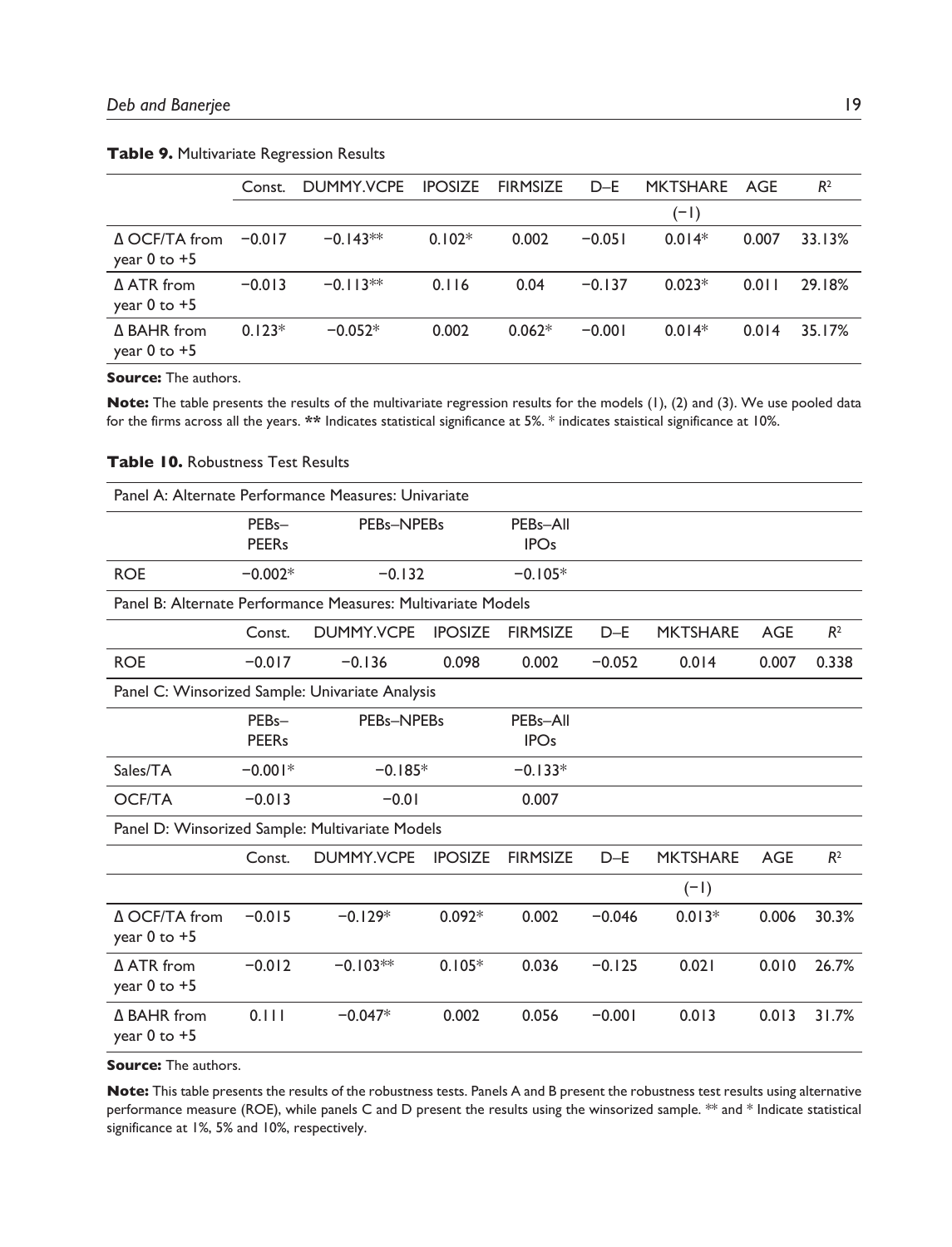### **Summary and Conclusion**

Over the past three decades, several empirical studies (Beatty & Ritter, 1986; Ibbotson, 1975; Ibbotson & Jaffe, 1975; McDonald & Fisher, 1969; Ritter, 1984, 1991; Rock, 1986) have reported that IPOs achieve significant intiail returns over very short periods, followed by longterm underperformance. The previously championed explanation for this observation was the information asymmetry and mispricing hypothesis of Myers and Majluf (1984), which argues that firms are able to determine whether the market is willing to overpay for their securities and take advantage of such opportunities to 'time' their IPOs. The inability of the market to assess such motives at the time of IPO announcement causes investors to wait for additional evidence to be revealed over time before re-evaluating the firm, resulting in the subsequent underperformance of these firms. However, this does not seem to be the case in India for VC/PE-backed IPOs, although this hypothesis finds significant ratification for Indian IPOs in general. We substantiate this statement by our finding that there is no significant difference in performance between VC/PE-backed IPOs issued during hot cycles and those issued during cold IPO cycles. If timing and utilizing overly bullish sentiments in the market is a cause, we would expect worse performance of VC/PE-backed IPOs issued during 'hot' periods compared to those issued during 'cold' periods. We argue that, given the exponential rise in VC/PE funding for start-ups in India over the last decade, it may be a case of too much money chasing too few winners that leads to the long-term underperformance of VC/PE-backed IPOs in India. Another likely explanation could be Jensen's (1986) 'free cash flow theory', which argues that agency problems and conflict of interest between managers and shareholders might induce managers to raise IPO money and squander that in value-destroying activities for their own benefits. This managerial moral hazard gets manifested in the declining operating and equity performance of IPO firms in the post-issue period, which raises the question of the monitoring role of VC/PE funders post the IPO launch in the Indian context. This is fully substantiated by our finding that with continued monitoring and hand-holding post the IPO launch, performance improves. We find evidence that the quality of VC/PE backing and involvement in a firm plays a crucial role in influencing the long-term performance of the issuing firm. The more the involvement of the VC/PE funder in its monitoring and mentoring role (we quantify this by creating a score), the better the long-term equity and operating performance of the firm.

The findings of this study could have significant implications for all stakeholders, particularly common investors in the Indian equity market. A significant implication of the findings is that the typically championed 'monitoring' and 'certification' hypotheses for VC/PE-backed IPOs might not be true in the Indian context. On the contrary, the observations of this study seem to be in sync with the 'market power' (Chemmanur & Loutskina, 2006) and 'grandstanding' hypotheses (Gompers, 1996). Given the enormous amounts of funds invested by VC/PE firms in India during the past few years, perhaps it is time for the VC/PE firms to be a little more cautious and enhance their involvement in the management of their portfolio companies. Our additional observation about the positive impact of greater VC/PE involvement and hand-holding during the pre-IPO stage substantiates this conjecture. Regulators can also take notice of these findings and determine a way to ensure more involvement of VC/PE firms in their portfolio companies. This is necessary because, as the equity market performance of VC/PE-backed IPOs gets adversely affected by managerial rent-seeking activities, the investment of millions of common equity holders also gets adversely affected. Overall, we hope that our article emerges as a timely contribution to the growing number of international studies in the field of VC and PE finance, as well as to the literature on operating and market performance of IPOs.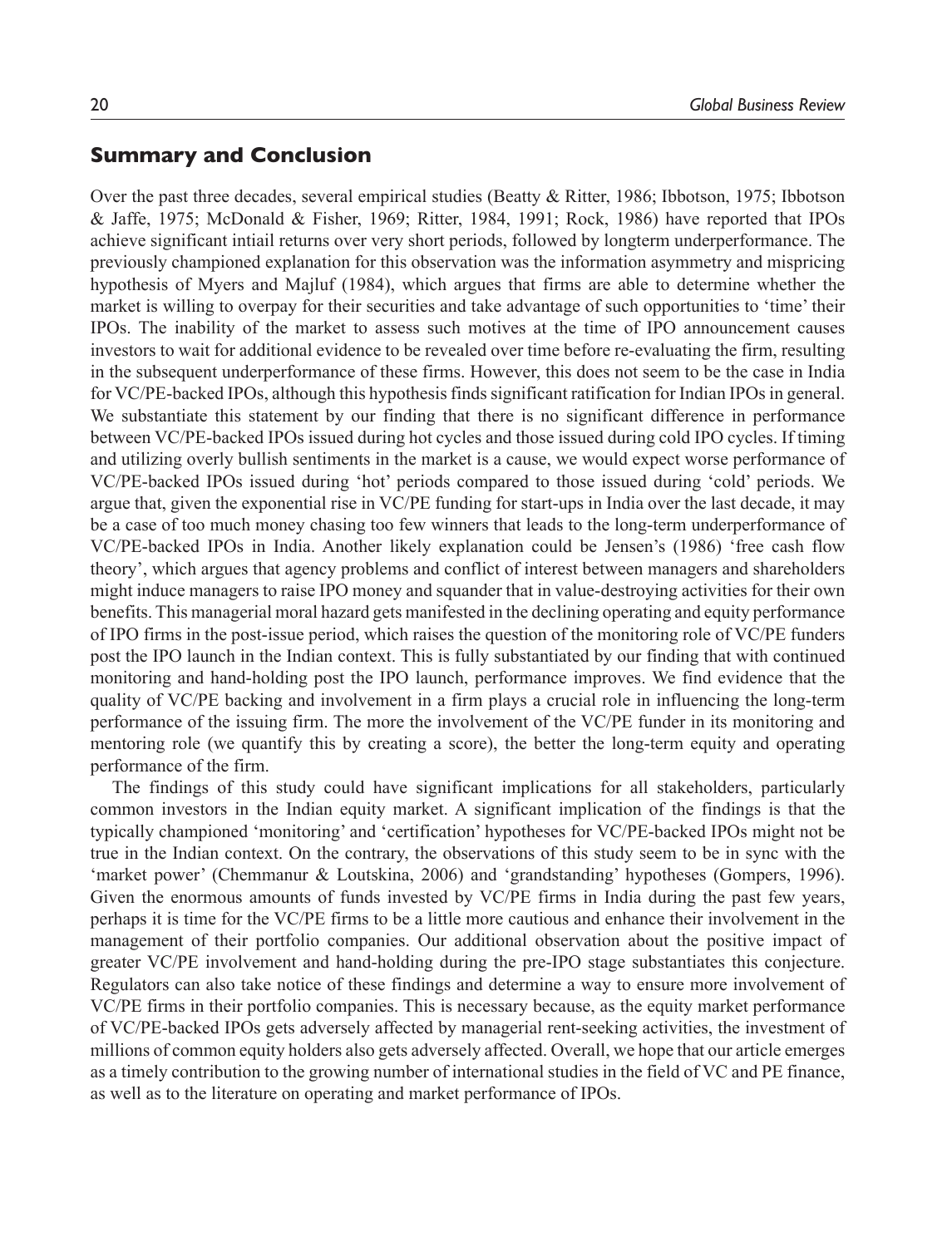#### **Acknowledgements**

The authors are grateful to the anonymous referees of the journal for their extremely useful suggestions to improve the quality of the article. The authors are also grateful to the editor of the journal. The authors also gratefully acknowledge all the research support provided by IIM Sambalpur and IIM Indore. All remaining errors are the sole responsibility of the authors.

#### **Declaration of Conflicting Interests**

The authors declared no potential conflicts of interest with respect to the research, authorship and/or publication of this article.

#### **Funding**

The authors received no financial support for the research, authorship and/or publication of this article.

#### **Notes**

- 1. These are authors' estimates based on raw data obtained from Prime Database.
- 2. https://www.financialexpress.com/industry/big-deal-pe-investments-in-india-surge-20-this-year-to-11-5-billion-in-jan-jul-driven-by-large-deals/1283842/
- 3. https://economictimes.indiatimes.com/markets/ipos/fpos/pe-backed-ipos-outperform-non-pe-issues-2017-bestin-terms-of-proceeds/articleshow/64657805.cms
- 4. Dhamija and Arora (2017) compare the IPO underpricing between graded and non-graded IPOs and show that the graded IPOs are more fairly priced as compared to non-graded IPOs.

### **ORCID iD**

Pradip Banerjee **D** https://orcid.org/0000-0001-5296-1805

#### **References**

- Agarwalla, S. K. (2008), Underpricing of initial public offerings: an empirical analysis of Indian IPO market. *International Journal of Strategic Management.*
- Aggarwal, R., & Rivoli, P. (1990). Fads in the initial public offerings market? *Financial Management, 22*, 42–53.
- Allen, F., & Faulhaber, G. (1989). Signaling by underpricing in the IPO market. *Journal of Financial Economics, 23*, 303.
- Barry, C. B., Muscarella, C. J., Peavy, J. W., & Vetsuypens, M. R. (1990). The role of venture capital in the creation of public companies: Evidence from the going-public process. *Journal of Financial Economics, 27*(2), 447–471.
- Beatty, P. R. (1989). Auditor reputation and the pricing of initial public offerings. *The Accounting Review, 64*(4), 693–709.
- Beatty, R., & Ritter, J. (1986). Investment banking, reputation and the underpricing of initial public offerings. *Journal of Financial Economics, 21*(2), 213–232.
- Benveniste, L. M., & Spindt, P. A. (1989). How investment bankers determine the offer price and allocation of new issues. *Journal of Financial Economics, 24*, 213–232.
- Bergström, C., Nilsson, D., & Wahlberg, M. (2006). Underpricing and long-run performance patterns of European private-equity-backed and non-private-equity-backed IPOs. *The Journal of Private Equity, 9*(4), 16–47.
- Block, S., & Stanley, M. (1980). The financial characteristics and price movement patterns of companies approaching the unseasoned securities market in the late 1970s. *Financial Management, 9*(4), 30–36.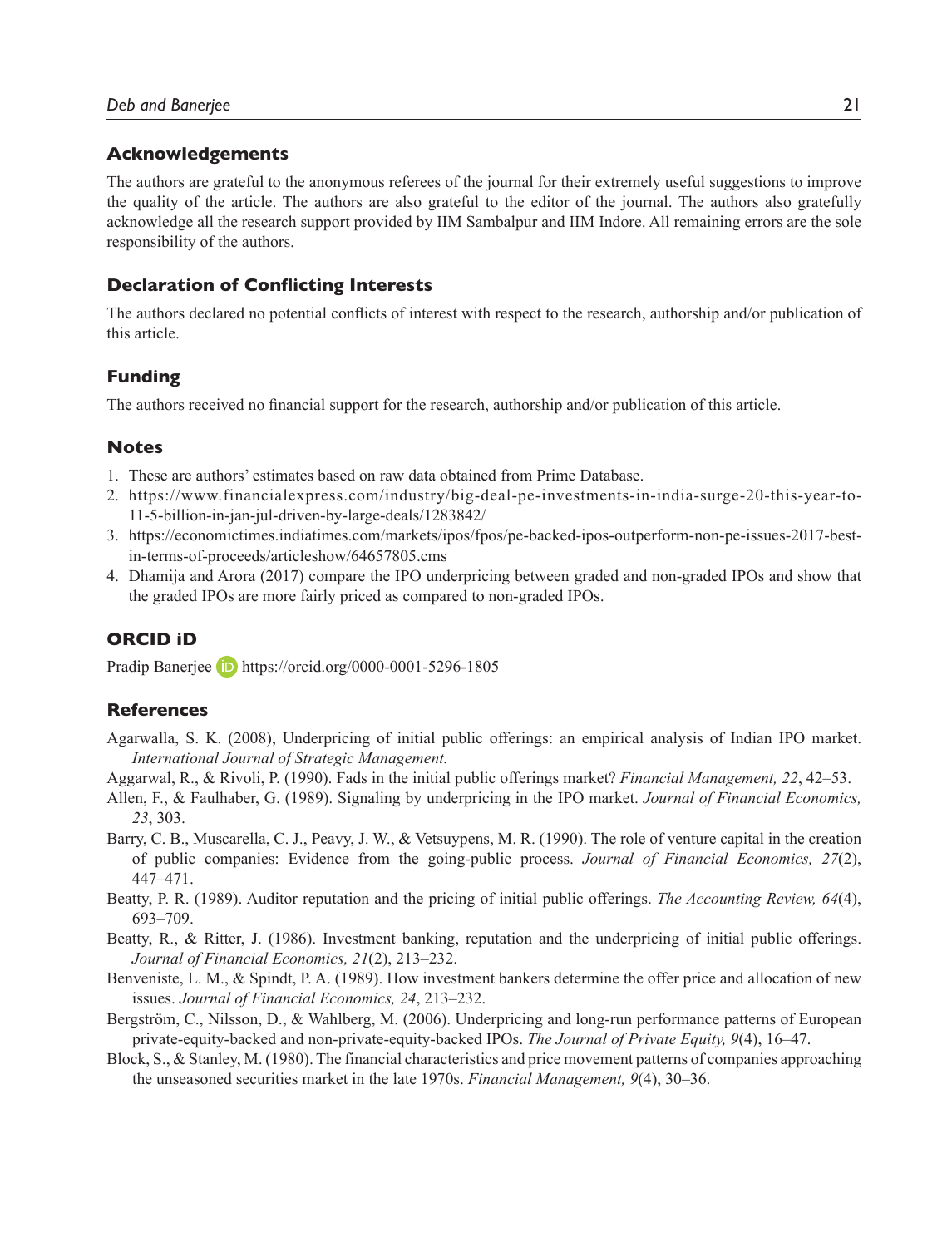- Brav, A., & Gompers, P. A. (1997). Myth or reality? The long-run underperformance of initial public offerings: Evidence from venture and non-venture capital‐backed companies. *The Journal of Finance, 52*(5), 1791–1821.
- Brown, J. M. (1970, January). Post–offering experience of companies going public. *Journal of Business, 43*(1), 10–18.
- Carter, R. B., Dark, F. H., & Singh, A. K. (1998). Underwriter reputation, initial returns, and the long-run performance of IPO stocks. *Journal of Finance, 53*(1), 285–311.
- Chemmanur, T. J., & Loutskina, E. (2006, September). *The role of venture capital backing in initial public offerings: Certification, screening, or market power?* (EFA 2005 Moscow Meetings Paper). EFA.
- Deb, S. G., & Banerjee, P. (2018). Low leverage policy: A boon or bane for Indian shareholders. *Journal of Asia Business Studies, 12*(4), 489–507.
- Deb, S.G. (2009). Some insights into IPO underpricing in India. *Vilakshan, 6*(2), 1–14.
- Dehejia, R. H., & Wahba, S. (2002). Propensity score-matching methods for nonexperimental causal studies. *Review of Economics and Statistics, 84*(1), 151–161.
- Dhamija, S., & Arora, R. (2017). Impact of quality certification on IPO underpricing: Evidence from India. *Global Business Review, 18*(2), 428–444.
- Garg, A., Arora, P., & Singla, R. (2008). IPO underpricing in India. *ICFAI Journal of Applied Finance, 14*(3), 33–42. Ghosh, S. (2005). Underpricing of Initial Public Offerings. *Emerging Markets, Finance & Trade, 41*(6).
- Gompers, P. A. (1996). Grandstanding in the venture capital industry. *Journal of Financial Economics, 42*(1), 133–156.
- Gompers, P. A., & Lerner, J. (2002, January). *The money of invention: How venture capital creates new wealth*. Ubiquity.
- Gompers, P., & Lerner, J. (1999). Conflict of interest in the issuance of public securities: Evidence from venture capital. *The Journal of Law and Economics, 42*(1), 1–28.
- Gompers, P., & Lerner, J. (2003). The really long-run performance of initial public offerings: The Pre-Nasdaq evidence. *Journal of Finance, 58*(4), 1355–1392.
- Gompers, P., Kaplan, S. N., & Mukharlyamov, V. (2016). What do private equity firms say they do*? Journal of Financial Economics, 121*(3), 449–476.
- Grinblatt, M., & Hwang, C. (1989). Signaling and the pricing of new issues. *Journal of Finance, 44*, 393.
- Hellmann, T., & Puri, M. (2002). Venture capital and the professionalization of start-up firms: Empirical evidence. *The Journal of Finance, 57*(1), 169–197.
- Ibbotson, R. G. (1975). Price performance of common stock new issues. *Journal of Financial Economics, 2*, 235–272.
- Ibbotson, R. G., & Jaffe, J. F. (1975). Hot issue markets. *Journal of Finance, 30*, 1027–1042.
- Jain, B. A., & Kini, O. (1995). Venture capitalist participation and the post‐issue operating performance of IPO firms. *Managerial and Decision Economics, 16*(6), 593–606.
- Jain, B., & Kini, O. (1994). The post-issue operating performance of IPO firms. *Journal of Finance, 49*(5), 1699–1726.
- Janakiramanan, S. (2008). Under-pricing and long-run performance of initial public offerings in Indian stock market. National Stock Exchange of India Research Papers, NSE, 18106, 1.
- Jensen, M. C. (1986). Agency costs of free cash flow, corporate finance, and takeovers. *The American Economic Review, 76*(2), 323–329.
- Kaplan, S. N., & Strömberg, P. (2003). Financial contracting theory meets the real world: An empirical analysis of venture capital contracts. *The Review of Economic Studies, 70*(2), 281–315.
- Katti, S., & Raithatha, M. (2018). Impact of venture capital investment on firm performance: An Indian evidence. *Global Business Review, 21*(3), 1–14.
- Khanna, T., & Palepu, K. (2000). Is group affiliation profitable in emerging markets? An analysis of diversified Indian business groups. *The Journal of Finance, 5*(2), 867–891.
- Koh, F., & Walter, T. (1989). A direct test of rock's model of the pricing of unseasoned issues. *Journal of Financial Economics, 23*, 252–272.